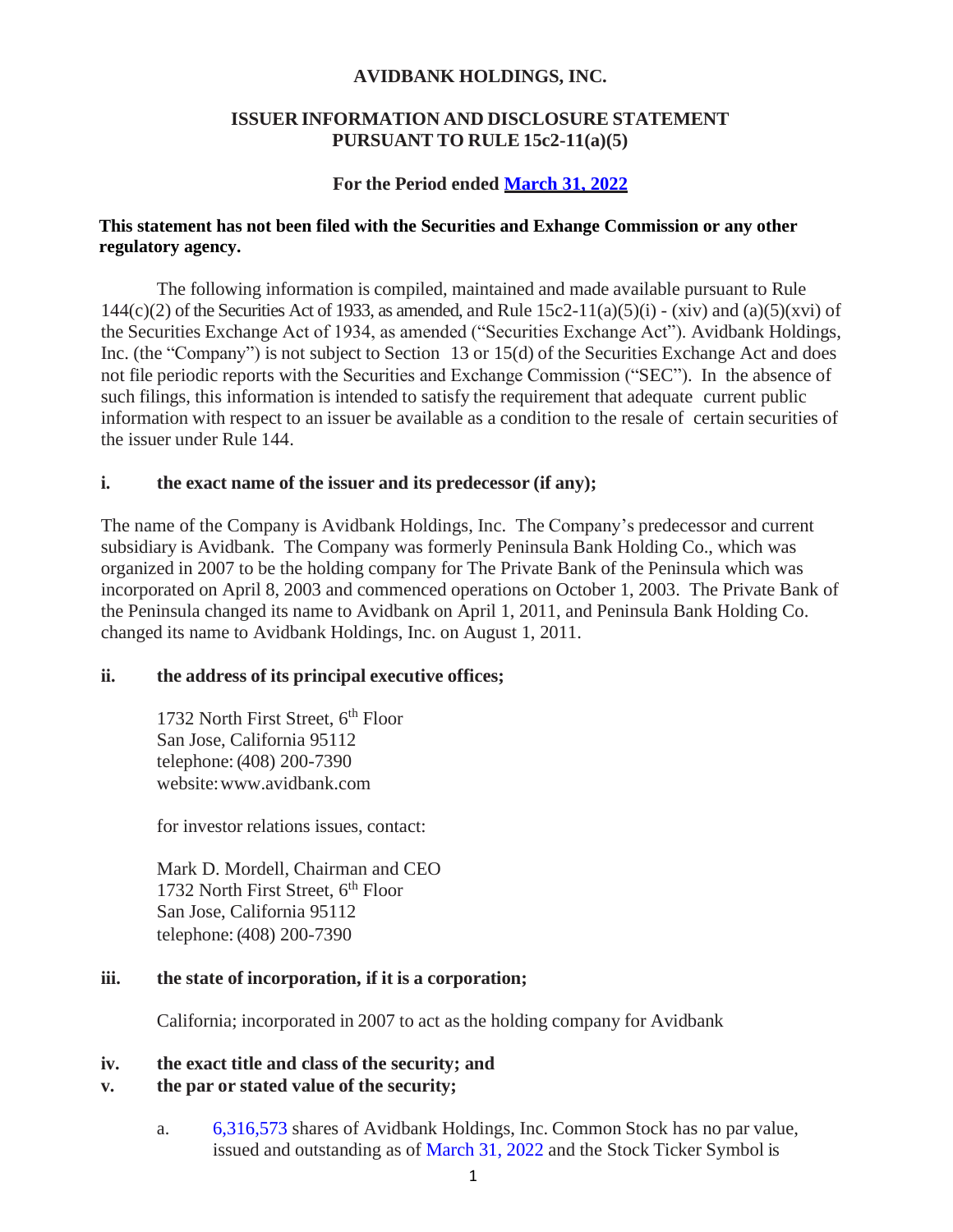AVBH or AVBH.OB; CUSIP # 05368J103; approximately 475 shareholders of record.

### **vi. the number of shares or total amount of the securities outstanding as of the end of the issuer's most recent fiscal year;**

As of December 31, 2021, there were 6,256,682 shares of Avidbank Holdings, Inc. Common Stock, no par value, issued and outstanding

### **vii. the name and address of the transfer agent;**

**American Stock Transfer & Trust Company, LLC**  $6201$   $15<sup>th</sup>$  Avenue Brooklyn, NY 11219 Bus: 718.921.8337 eFax: 718.765.8795

Attention: Craig Colosso

#### **viii. the nature of the issuer's business;**

Avidbank Holdings, Inc. is a bank holding company registered under the Bank Holding Company Act of 1956, as amended. The Company was incorporated under the laws of the State of California in 2007 for the principal purpose of engaging in activities permitted for a bank holding company. As a bank holding company, the Company is authorized to engage in the activities permitted under the Bank Holding Company Act of 1956, as amended, and the regulations thereunder. Its principal office is located at 1732 North First Street,  $6<sup>th</sup>$  Floor, San Jose, California 95112 and its telephone number is 408 200-7390.

The Company owns 100% of the issued and outstanding common shares of its banking subsidiary, Avidbank.

The Bank was incorporated under the laws of the State of California on April 8, 2003, and with the approval of the Department of Financial Protection and Innovation and the Federal Deposit Insurance Corporation (the "FDIC"), opened for business on October 1, 2003. In doing so, the Bank became the first locally owned commercial bank to start business in Palo Alto in many years. Avidbank operates in Santa Clara, San Mateo and San Francisco Counties including a head office and branch office in San Jose located at 1732 North First Street, 6<sup>th</sup> floor, San Jose. The Bank has loan production offices in Redwood City located at 821 Winslow Street and in San Francisco located at 135 Main Street, Suite 2150.

Avidbank's deposits are insured by the FDIC up to applicable legal limits. Avidbank's primary business is providing a wide array of financial products with an exemplary level of personal service to small and medium sized businesses, professionals and individuals preferring quality personal attention. The Bank's principal service area is Santa Clara, San Francisco and San Mateo counties, and the Bank utilizes electronic banking systems and an extensive courier service to provide personalized banking services throughout its service area. Avidbank offers checking, money market and savings deposits along with certificates of deposit. On the lending side Avidbank offers unsecured commercial loans, lines of credit, secured commercial real estate loans, construction loans, invoice financing loans and other installment and term loans along with other customary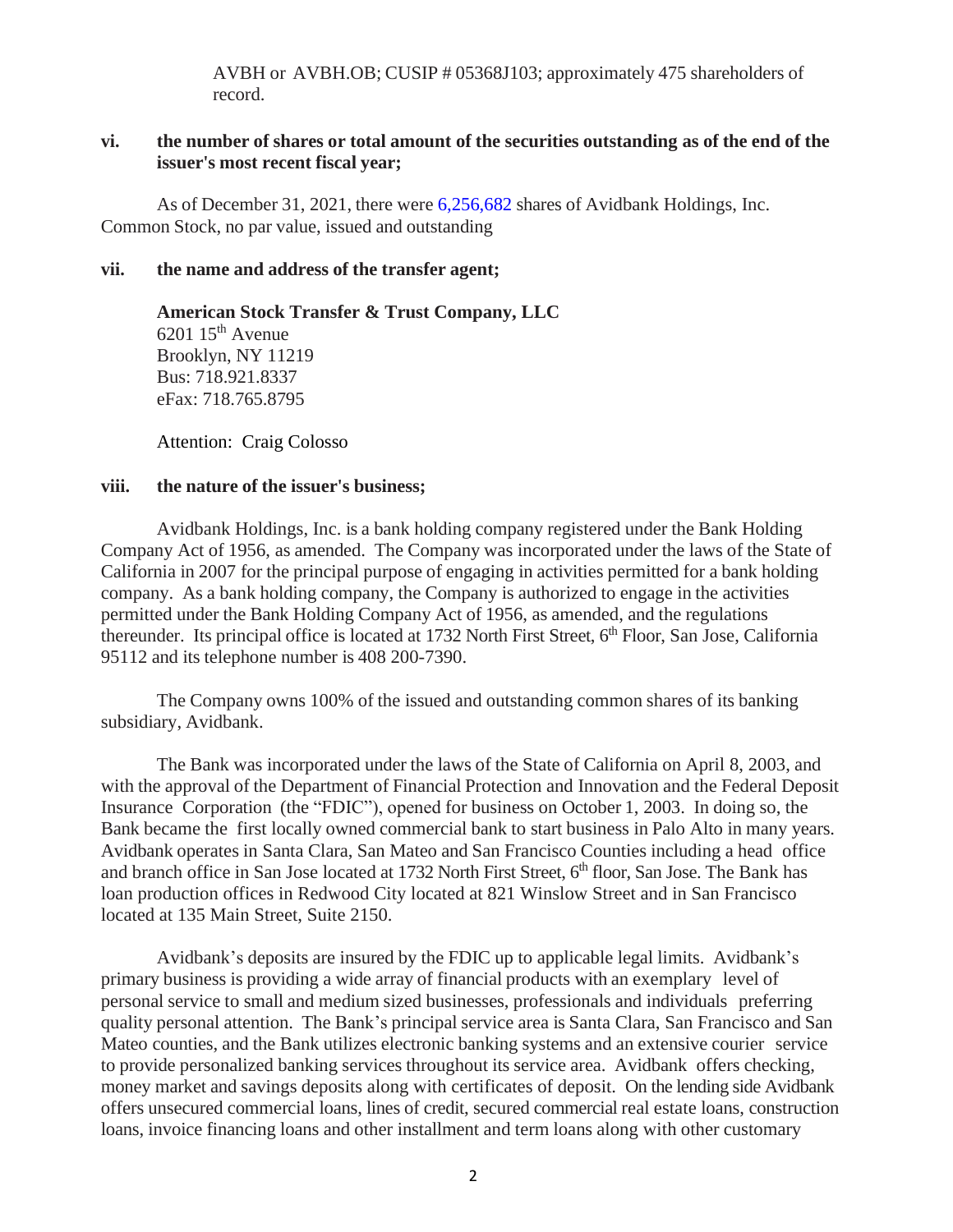banking services. The Bank is a California state-chartered banking institution.

The mission of Avidbank is to provide customized financial services to the San Francisco Bay Area's businesses, professionals, and individuals who desire a high degree of personalized attention.

The Company's Primary SIC Code is 6022, state commercial bank.

For discussion of Supervision and Regulation of the Company and the Bank, see Appendix A.

At March 31, 2022, the company had 130 full-time employees and equivalents.

# **ix. the nature of products or services offered;**

Avidbank is a full service community bank that specializes in providing financial services to small and medium sized businesses, professionals and individuals in the San Francisco Bay Area. Avidbank's Specialty Finance, Venture Lending and Structured Finance Divisions work with companies throughout the country. The products and the marketing focus of the Bank are designed to meet the demands of the Bank's target market. In addition to providing products and services, the Bank emphasizes the establishment of long standing relationships with its customers, and regularly modifies the products and services it offers to meet the unique demands of its customers. The following discussion is a review of the base or core products and services that Avidbank offers and is prepared to structure to meet customer needs.

# *Commercial Lending*

The Bank provides a full array of commercial credit products:

- Lines of Credit to finance seasonal cash flow fluctuation.
- Term Loans to finance equipment purchases, business acquisitions and other growth needs.
- Venture Term Loans to bridge companies to their next equity round and to provide ongoing working capital.
- Account Receivables / Inventory Lines to finance business with ongoing working capital requirements.
- Invoice Financing Lines to provide ongoing working capital.
- Standby Letters of Credit in lieu of performance bonds or guarantees.

The Bank's commercial and industrial loans have a high degree of industry diversification. A substantial portion of commercial and industrial loans that are not secured by real estate are secured by accounts receivables, inventory, equipment or other collateral. The remainder of the Bank's commercial and industrial loans are unsecured. Both secured and unsecured loans are underwritten based on the underlying historic and projected cash flow of the borrower.

### *Commercial Real Estate and Construction Lending*

The Bank provides commercial real estate financing for both construction and mortgage purposes as well as construction lending on residential properties. Although many real estate borrowers are owners / users of the property constructed and / or permanently financed, the Bank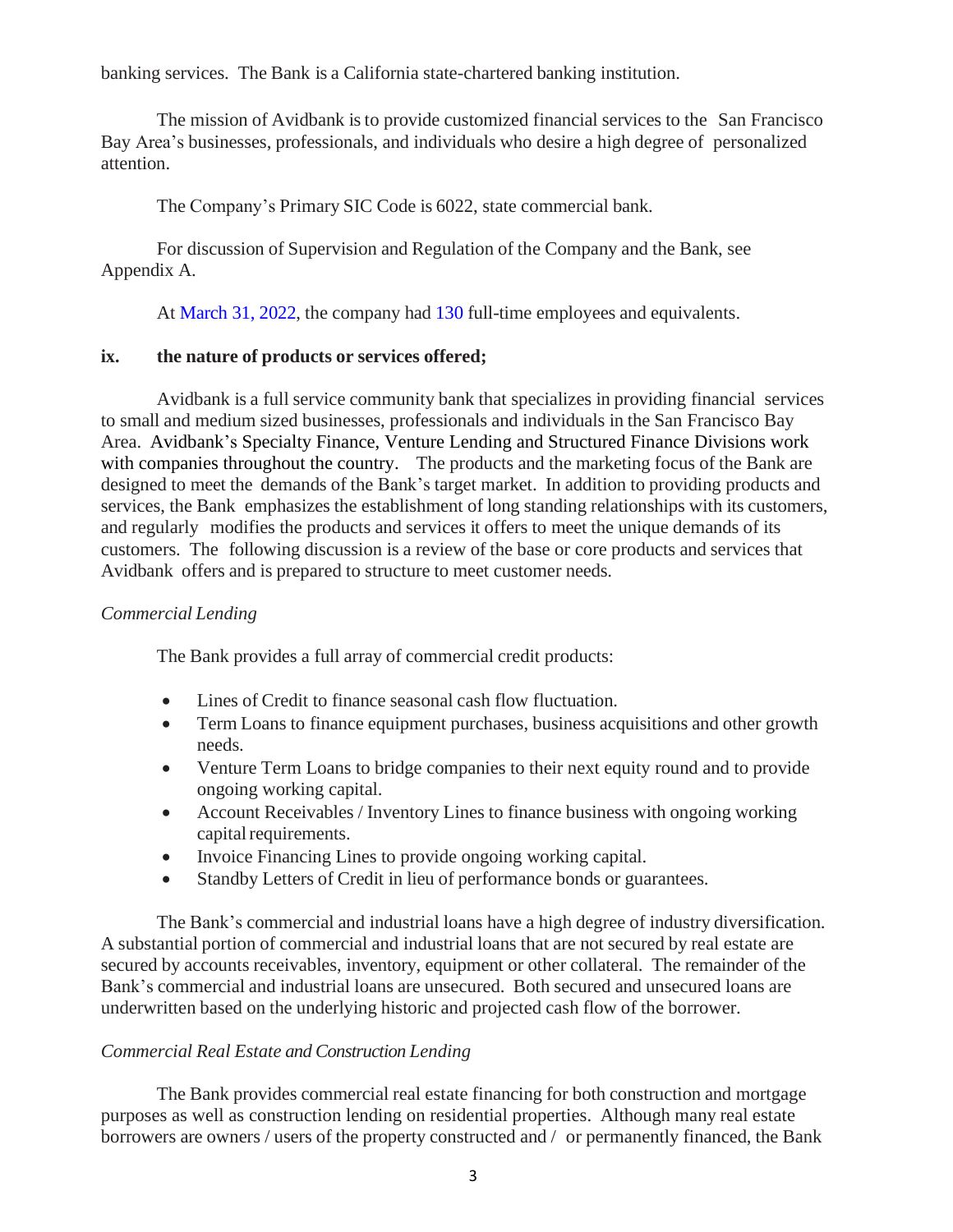also provides real estate financing for developers. The products offered by the bank include:

- Construction Loans for both residential and commercial projects.
- Commercial Mortgage financing ("Mini Perms") with maturities up to ten years with longer amortizations.
- Acquisition financing for "build ready" lots that are already zoned and approved for the proposed project.
- Business lines of credit secured on residential or commercial property which provide secured working capital lines to developers.

Real estate mortgage loans are secured by deeds of trust on commercial property with repayment from the cash flow of the borrower.

Real estate construction loans consist of loans to individuals and developers that are secured by single-family and multi-family residential properties and to owner-users and developers that are secured by commercial properties. Repayment of construction loans is generally from long-term mortgages.

# *Personal Loan Products*

For individuals, Avidbank offers lines of credit and term loans on an unsecured basis to qualified borrowers.

# *Cash Management Services*

For business customers, Avidbank offers an extensive array of cash management products, which can be customized to meet specific customer requirements. Products on the accounts payable side include ACH payments, Bill Pay, Positive Pay, Wire Transfers and Zero Balance Accounts. Products on the accounts receivable side include ACH Collections, Lockbox, Merchant Services, Remote Deposit Capture (RDC), Mobile RDC and Incoming Wire Transfers.

# *Deposit Products*

Avidbank offers a wide variety of both interest bearing and non-interest bearing transactional accounts for both businesses and individuals. In addition to providing access to deposit accounts via Online (Internet) Banking, the Bank also provides extensive courier service throughout the San Francisco Bay Area so that customers' deposit and other banking needs may be served without the customer having to make a trip to the Bank. The Bank also offers savings accounts, money market deposit accounts and certificates of deposits for businesses and individuals.

### *Other Services*

Avidbank offers notary services and medallion guarantee stamps for stock transfers.

It is Avidbank's intent to provide our customers with easy access to solutions for all their financing needs.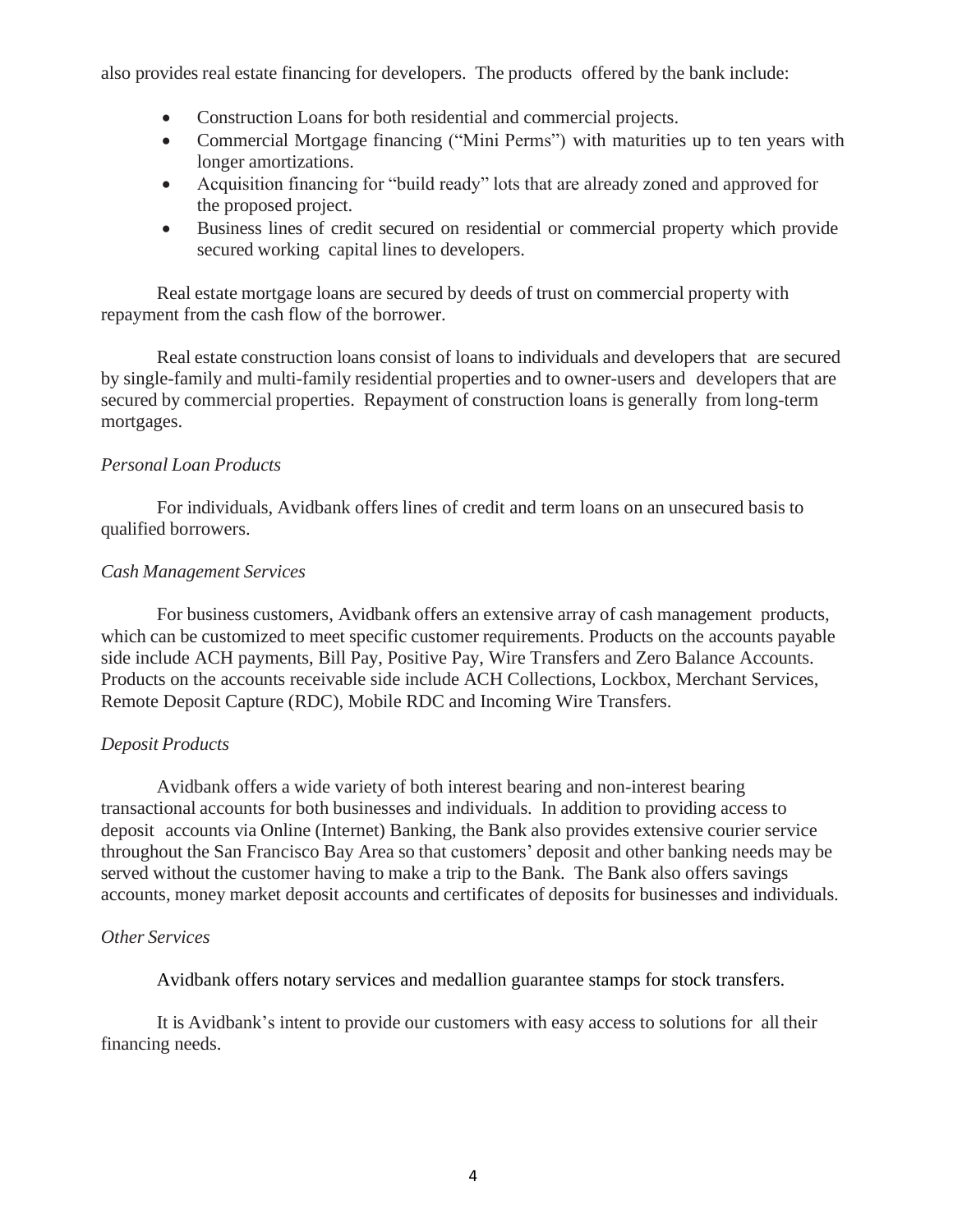### *Competition*

The Bank's primary market area consists of the San Francisco Bay Area peninsula and nearby communities of adjacent counties. In California generally, and in the Bank's service area specifically, major banks and local regional banks dominate the commercial banking industry. By virtue of their larger capital bases, such institutions have substantially greater lending limits than those of the Bank, as well as more locations, more products and services, greater economies of scale and greater ability to make investments in technology for the delivery of financial services.

As an independent bank, the Bank's principal competitors for deposits and loans are other banks (particularly major banks), savings and loan associations, credit unions, thrift and loans, mortgage brokerage companies and insurance companies. Other institutions, such as mutual funds, brokerage houses, credit card companies and even retail establishments have offered new investment vehicles, such as money-market funds, that also compete with banks. The direction of federal legislation in recent years' favors competition between different types of financial institutions and encourages new entrants into the financial services market, and it is anticipated that this trend will continue.

To compete with larger financial institutions in its service area, the Bank relies upon specialized services, responsive handling of customer needs, local promotional activity, and personal contacts by its officers, directors and staff, compared to large multi-branch banks that compete primarily on interest rates and location of branches. The Bank also assists customers requiring services not offered by the Bank to obtain such services from its correspondent banks. For customers whose loan demands exceed the Bank's lending limits, the Bank seeks to arrange funding for such loans on a participation basis with its correspondent banks or other independent commercial banks. No assurance can be given that the Bank will be able to compete successfully for such loans. Even if the Bank is successful in making such larger loans, larger and stronger borrowers may be more creditworthy and therefore may be able to negotiate for lower interest rates on their loans, which in turn may reduce the net interest margin in the Bank's portfolio.

#### **x. the nature and extent of the issuer's facilities;**

The Company and Avidbank lease all <u>four</u> of their current premises.

The Company's headquarters and branch office are located at 1732 North First Street, 6th Floor, San Jose, CA 95112. The landlord is RNM First Street Center, L.P., located at 230 California Avenue, Suite 212, Palo Alto, CA 94306. The premises consist of approximately 28,404 square feet on the sixth floor of the office building. The Bank leased the property for ten years commencing in November 13, 2017 and contains one five-year renewal option.

Avidbank's former branch office is located at 437 Lytton Avenue, Suite 100, Palo Alto, CA 94301. The landlord is Manhattan Associates, LP, 3105 Woodside Road, Woodside, CA, 94062. The office consists of approximately 2,986 square feet situated on the first floor of the building. The office was leased for a ten-year term commencing on October 23, 2017 and contains one five-year renewal option. The Palo Alto office was closed on October 1, 2021 and the location was subleased due to a lack of client foot traffic. Branch personnel have been moved to our San Jose and Redwood City offices.

The Bank's Redwood City loan production office is located at 821 Winslow Street, Redwood City, California. The office relocated from another downtown Redwood City office on March 9, 2020. The premises consist of approximately 6,040 square feet on the first floor of a one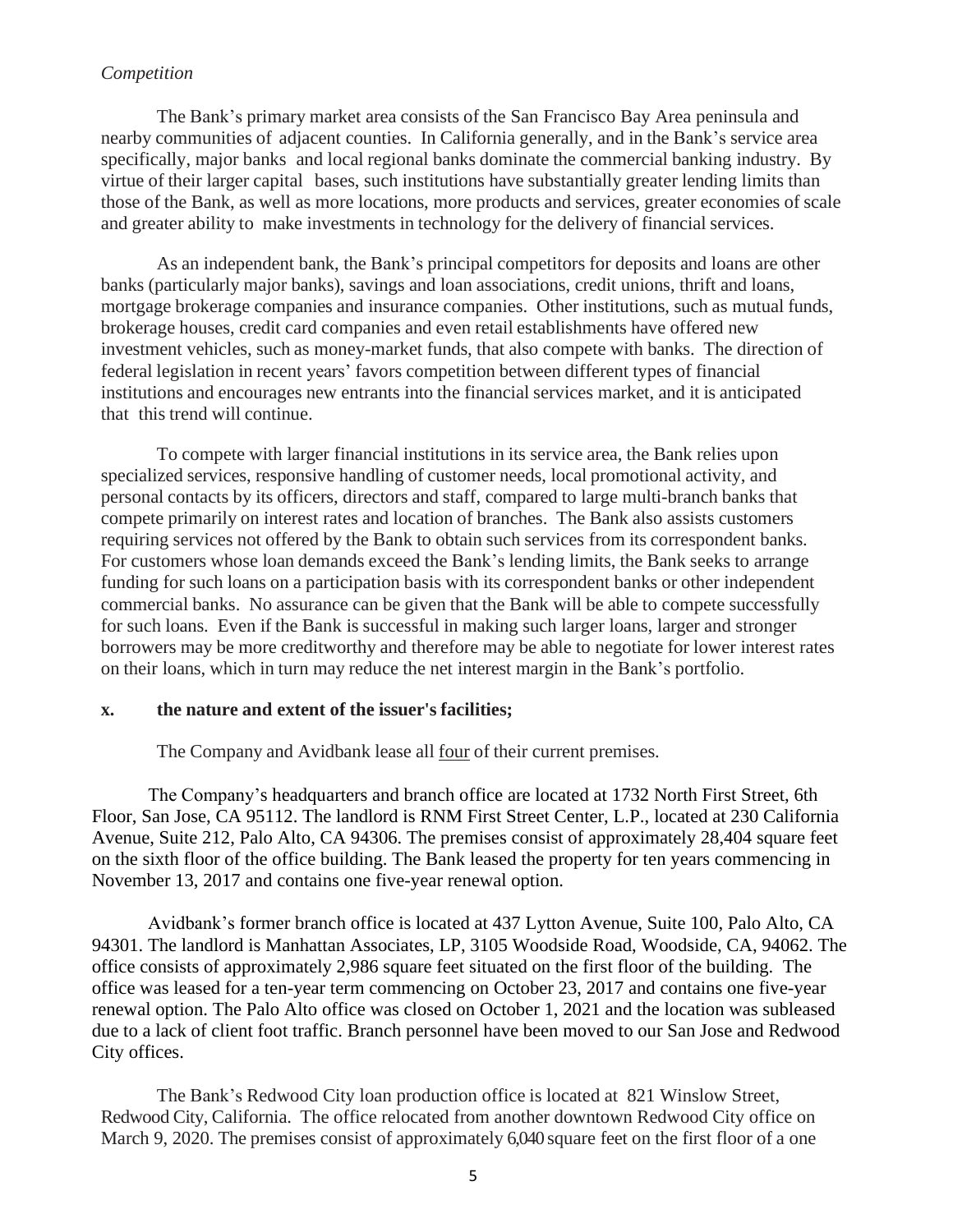story, single tenant commercial office building. The office space is leased from Windy Hill Property Ventures, LLC. The lease has a schedule of fixed annual rent increases with the initial term expiring in 2025. The lease contains one three-year renewal option.

The Bank's San Francisco loan production office opened March 30, 2015, and is located at 135 Main Street, Suite 2150, San Francisco, California. The premises consist of approximately 7,377 square feet on the twenty-first floor of a twenty-two-story commercial office building. The office space is leased from RNM 135 Main, LP. This lease has a schedule of fixed annual rent increases with the term expiring in 2030.

### **xi. the name of the chief executive officer and members of the board of directors;**

| Name                                                                                                                                 | Principal Occupation, Business Experience and Other Information                                                                                                                                                                                                                                                                                                                                                                                                                                                                                                                                                                                                                                                                                                                                                                                                                                                                                                                                                                                                                                                                                        |
|--------------------------------------------------------------------------------------------------------------------------------------|--------------------------------------------------------------------------------------------------------------------------------------------------------------------------------------------------------------------------------------------------------------------------------------------------------------------------------------------------------------------------------------------------------------------------------------------------------------------------------------------------------------------------------------------------------------------------------------------------------------------------------------------------------------------------------------------------------------------------------------------------------------------------------------------------------------------------------------------------------------------------------------------------------------------------------------------------------------------------------------------------------------------------------------------------------------------------------------------------------------------------------------------------------|
| Mark D. Mordell<br>Age: 62<br>Position with Company:<br>Chairman of the Board and<br>Chief Executive Officer<br>Director Since: 2006 | Mr. Mordell joined the board in January of 2006 and was appointed Chairman in<br>February of 2007. He was named Chief Executive Officer in March of 2012 and brings<br>over 30 years of financial services, real estate and diverse business experience to the<br>Bank. In 1991 he founded California Bavarian Corporation and its successor<br>company, CBC Properties, LLC, which was a full service real estate investment and<br>management organization based in Palo Alto. Mr. Mordell also serves as an advisory<br>board member to MMM Management, Inc., the strategic advisor to a family office<br>based in San Francisco. Additionally, Mr. Mordell has served and serves in various<br>community organizations including Stanford University, Peninsula Bridge, Sacred<br>Heart Preparatory School and the Town of Portola Valley. Mr. Mordell received a<br>B.A. in Economics from Stanford University where he played football for four years.                                                                                                                                                                                           |
| Kristofer W. Biorn<br>Age: 57<br>Position with Company:<br>Director & Corporate<br>Secretary<br>Director Since: 2009                 | Mr. Biorn is an attorney with the Palo Alto law firm of Crist, Biorn, Shepherd &<br>Roskoph, APC, the oldest law firm in Palo Alto. He specializes in litigation related to<br>estates and trusts, and has extensive experience in estate planning and commercial<br>real estate transactions. He has been honored as a "Super Lawyer" for Northern<br>California and as one of "San Francisco's Top Rated Lawyers." Mr. Biorn was born<br>and raised in Palo Alto. He graduated from Duke University and the University of<br>California - Hastings, College of the Law. He has served on the Silicon Valley Bar<br>Association Executive Committee and the Palo Alto Family YMCA Board of<br>Directors.                                                                                                                                                                                                                                                                                                                                                                                                                                              |
| Diane J. Flynn<br>Age: 59<br>Position with Company:<br>Director<br>Director Since: 2020                                              | Ms. Flynn is Cofounder and CEO of ReBoot Accel, designing inclusive work<br>cultures. She consults with Fortune 500 companies, coaches executives, and<br>facilitates workshops that support and promote women and underrepresented<br>groups. Ms. Flynn co-authored a book "The Upside," presenting the business case<br>for diverse workforces and best practices for tapping the potential of women. She<br>facilitates workshops for alumni at Stanford Business School, and also serves as<br>guest faculty at the Modern Elder Academy and 1440 Multiversity. She has been<br>featured on The Today Show, NBC's Morning Joe, ABC News, NPR's The Takeaway,<br>WSJ and Forbes, and also has the top-selling course at Udemy on Growth Mindset.<br>Diane was previously Chief Marketing Officer of GSVlabs, VP Business Development<br>at Electronic Arts, and an associate consultant at The Boston Consulting Group. She<br>serves on the board at Resurge International, and MixR, and previously served on<br>the Sacred Heart Schools and Santa Lucia Preserve Boards. She earned a BA in<br>Economics from Stanford and an MBA from Harvard. |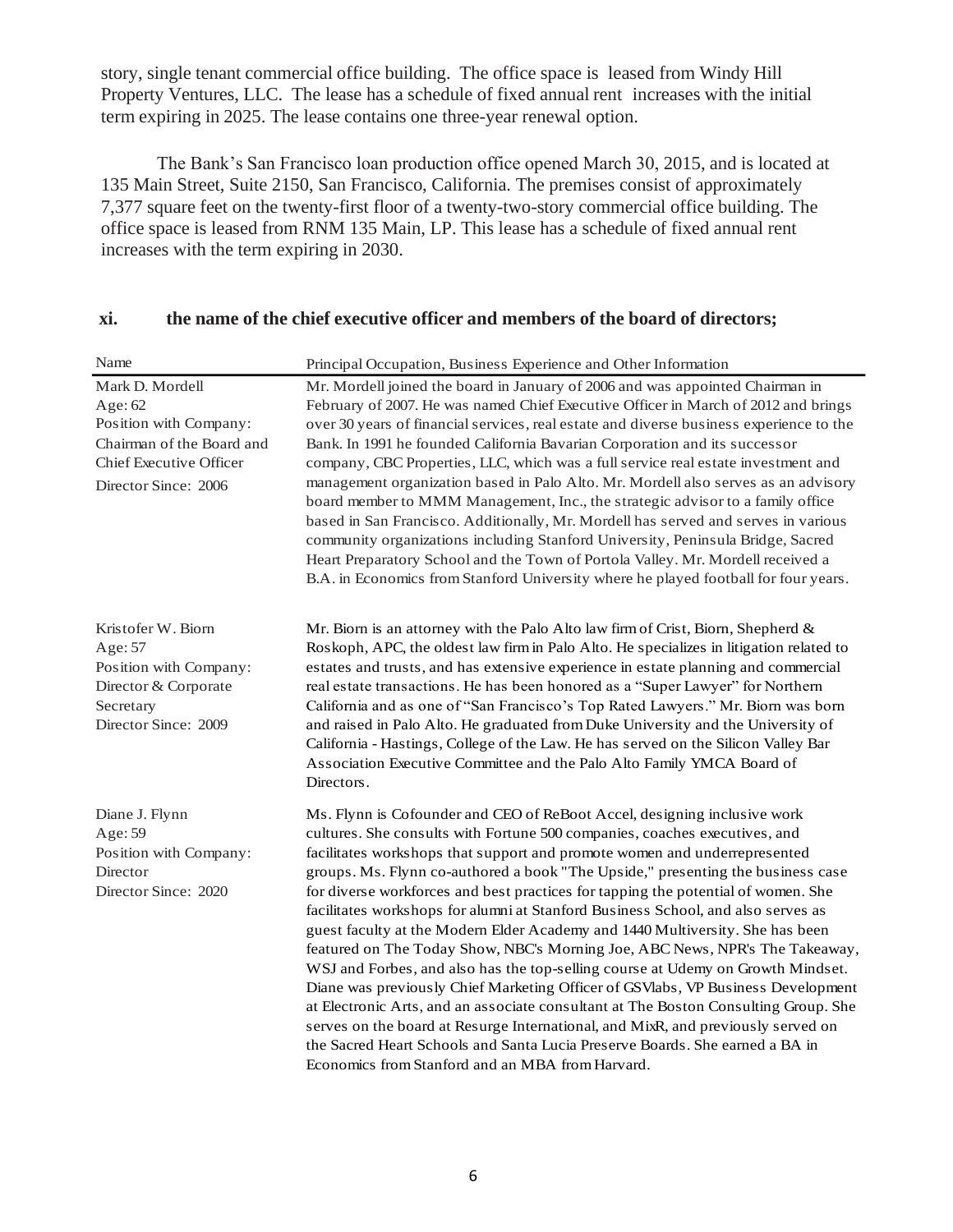Name Principal Occupation, Business Experience and Other Information Lisa B. Hendrickson Age: 70 Position with Company: Director Director Since: 2006 Bryan C. Polster Age: 69 Position with Company: Lead Independent **Director** Director Since: 2007 Roxy H. Rapp Age: 83 Position with Company: Director Director Since: 2007 Michael F. Rosinus Age: 63 Position with Company: **Director** Director Since: 2014 Ms. Hendrickson was Capital Project Manager and former President and CEO of Avenidas, a Palo Alto based not-for-profit senior services agency. Previously she had twenty years of commercial banking experience culminating as Senior Vice President and Manager, Regional Commercial Banking, Wells Fargo Bank, Palo Alto. She has been involved with numerous not-for-profit agencies, and is a former director of the Friends of the Junior Museum and of Rebuild Hope. Ms. Hendrickson is currently a trustee of The Christensen Fund, a foundation that supports the Indigenous Peoples movement in its efforts to advance the rights and opportunities of stewards of bio-cultural diversity. Mr. Polster has more than 40 years of experience in the public accounting profession and is the past Chairman of the Board of Partners of Frank, Rimerman + Co. LLP. He is a Certified Public Accountant and has served on several committees of the American Institute of Certified Public accountants. He is a member of the California Society of Certified Public Accountants and previously served on its Board of Directors. Mr. Polster also serves on the Boards of Camico Mutual Insurance Company, The Sobrato Organization, The Sobrato Family Foundation and Cristo Rey San Jose Jesuit High School. Mr. Rapp is a native of Palo Alto. He has extensive retail experience and owns an innovative real estate development company. He is also active and involved in the community, having served on the Board of Trustees of Menlo College and on many civic boards including the Palo Alto Junior Museum & Zoo, the Museum of American Heritage and the Palo Alto Chamber of Commerce. Mr. Rapp is one of the founding board members of the Palo Alto Trees for El Camino Real. Mr. Rosinus is a private investor focusing on investments in community banks, other financial services companies, and a consumer packaged goods company. He is the CEO and principal shareholder of GoHydrate Inc., a rapidly growing manufacturer and distributor of GoHydrate, an electrolyte drink mix, and a rising challenger brand in the functional beverage industry. Mr. Rosinus has a long history of serving on various bank boards of directors throughout the country. He previously served as a Director of Bridgeview Bancorp, Inc. and Bridgeview Bank Group, Cordia Bancorp and Bank of Virginia, Home Bancorp Inc. and Homebanc, NewDominion Bank, and Highlands Bankshares, Inc. and Highlands Union Bank. Prior to his investment activities, Mr. Rosinus was employed in the banking industry for 18 years, serving as the Chief Lending Officer for M&T Bank in New York City and subsequently the

Chief Executive Officer of the Commercial Bank for Citibank in Chicago. He received his BA from Hamilton College and MBA from the Stern School of Business, New York University.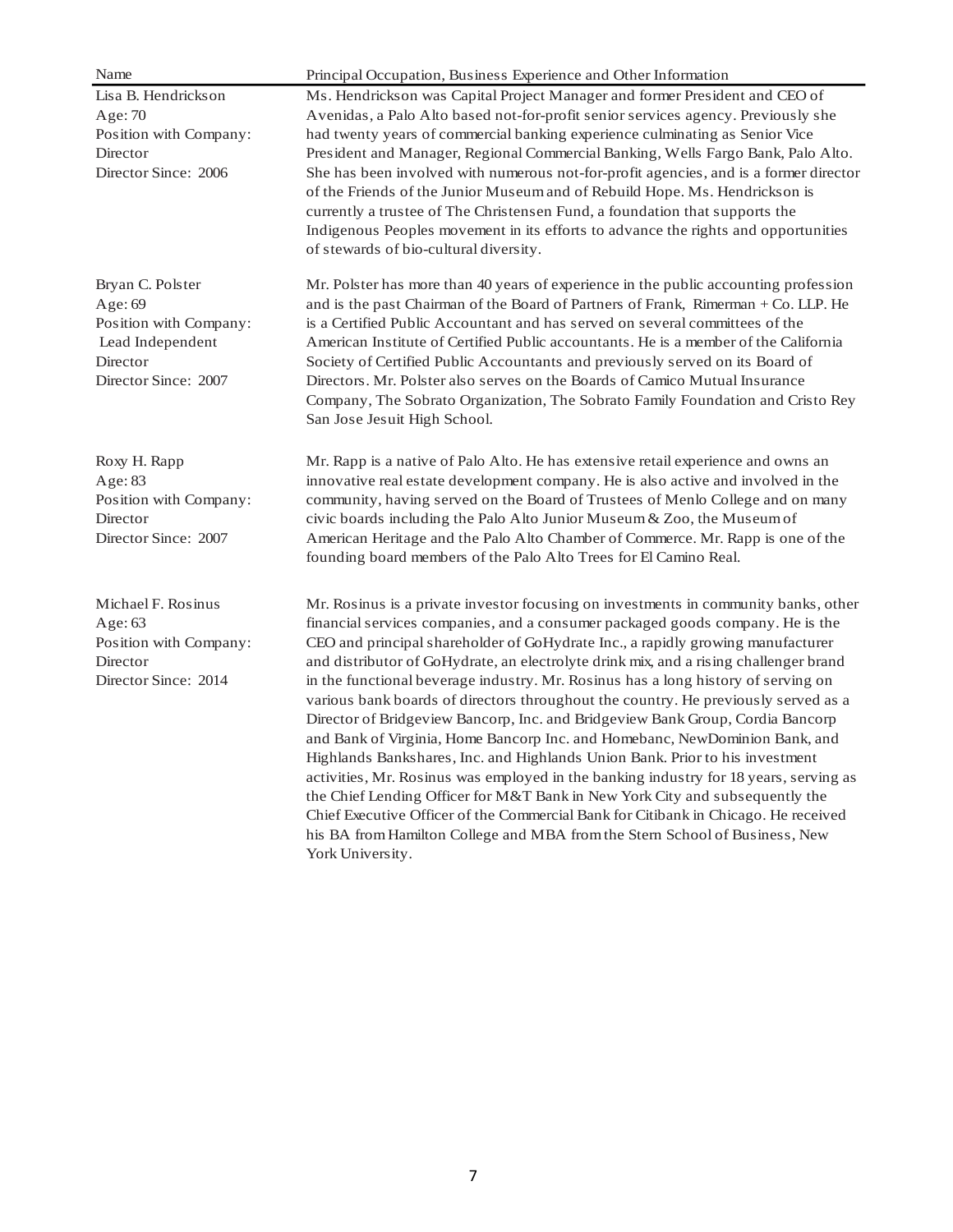| Name                   | Principal Occupation, Business Experience and Other Information                                                                                                                                                                                                                                                                                                                                                                                                                                                                                                                                                                                                                                                                                                                                                                                                                     |
|------------------------|-------------------------------------------------------------------------------------------------------------------------------------------------------------------------------------------------------------------------------------------------------------------------------------------------------------------------------------------------------------------------------------------------------------------------------------------------------------------------------------------------------------------------------------------------------------------------------------------------------------------------------------------------------------------------------------------------------------------------------------------------------------------------------------------------------------------------------------------------------------------------------------|
| Robert H. Scott        | Mr. Scott is a 30-year network security industry veteran who was named by                                                                                                                                                                                                                                                                                                                                                                                                                                                                                                                                                                                                                                                                                                                                                                                                           |
| Age: 67                | Ernst & Young as its Entrepreneur of the Year in 2002. Mr. Scott is currently the Chief                                                                                                                                                                                                                                                                                                                                                                                                                                                                                                                                                                                                                                                                                                                                                                                             |
| Position with Company: | Strategy Officer of Silversky, Inc., a provider of cyber-security as a managed services                                                                                                                                                                                                                                                                                                                                                                                                                                                                                                                                                                                                                                                                                                                                                                                             |
| Director               | model that helps organizations address their modern and ever-changing risk with a                                                                                                                                                                                                                                                                                                                                                                                                                                                                                                                                                                                                                                                                                                                                                                                                   |
| Director Since: 2017   | solution that makes powerful, enterprise-grade cybersecurity simple, affordable and<br>accessible. Previously, he served as the CEO of Cygilant, Inc., a provider of cyber-<br>security as a service that helps organizations hunt, detect, and respond quickly to<br>threats, Bradford Networks, a network security company acquired by Fortinet, and<br>Clique Intelligence, a software platform for data sharing and collaboration<br>technologies. He also served as Vice President of Worldwide Sales and Marketing at<br>HP ProCurve Networking, the world's fastest-growing networking company. He<br>joined HP through its 2008 acquisition of Colubris Networks, where he had served as<br>president and CEO, helping the company ascend to prominence in the wireless LAN<br>industry.                                                                                    |
| Marc Verissimo         | Mr. Verissimo has over 38 years of banking experience, primarily in senior positions.                                                                                                                                                                                                                                                                                                                                                                                                                                                                                                                                                                                                                                                                                                                                                                                               |
| Age: 66                | After stints at Bank of America and First Interstate Bank, he founded and was the                                                                                                                                                                                                                                                                                                                                                                                                                                                                                                                                                                                                                                                                                                                                                                                                   |
| Position with Company: | head of Technology Banking at Comerica Bank. In 1993 he joined Silicon Valley Bank.                                                                                                                                                                                                                                                                                                                                                                                                                                                                                                                                                                                                                                                                                                                                                                                                 |
| Director               | Over the next 23 years, Mr. Verissimo served on SVB's executive committee and                                                                                                                                                                                                                                                                                                                                                                                                                                                                                                                                                                                                                                                                                                                                                                                                       |
| Director Since: 2017   | worked in multiple roles including head of California Banking, interim Chief Financial<br>Officer twice, Chief Strategy Officer and his last role as Chief Risk Officer. In these<br>positions he led the California Banking team that comprised the majority of the<br>bank's revenues, oversaw the bank's overseas expansion into the United Kingdom,<br>China, Israel, and India, IT, HR, legal, and led credit, enterprise risk management,<br>cyber security, compliance, credit review, and regulatory relations among other<br>responsibilities. Mr. Verissimo serves on the board of Pollen VC, a private equity<br>backed FinTech company, and Lighter Capital, a venture capital backed FinTech<br>company revolutionizing the business of startup financing by providing growth<br>capital to companies across the United States. He received his BS from the University |
|                        | of California, Davis and MBA from Harvard Business School.                                                                                                                                                                                                                                                                                                                                                                                                                                                                                                                                                                                                                                                                                                                                                                                                                          |

#### *Principal Shareholders*

Principal shareholders owning five percent or more of the Company's issued and outstanding shares of common stock are listed in the table below.

#### *Security Ownership of Management, Directors and Principal Shareholders*

The following table sets forth information as of March 31, 2022 pertaining to beneficial ownership of the Company's common stock. The information in the following table has been obtained from the Company's records, or from information furnished directly by the individual or entity to the Company.

For purposes of the following table, shares issuable pursuant to stock options which may be exercised within 60 days of the above date are deemed to be issued and outstanding and have been treated as outstanding in determining the amount and nature of beneficial ownership and in calculating the percentage of ownership of those individuals possessing such interest, but not for any other individuals.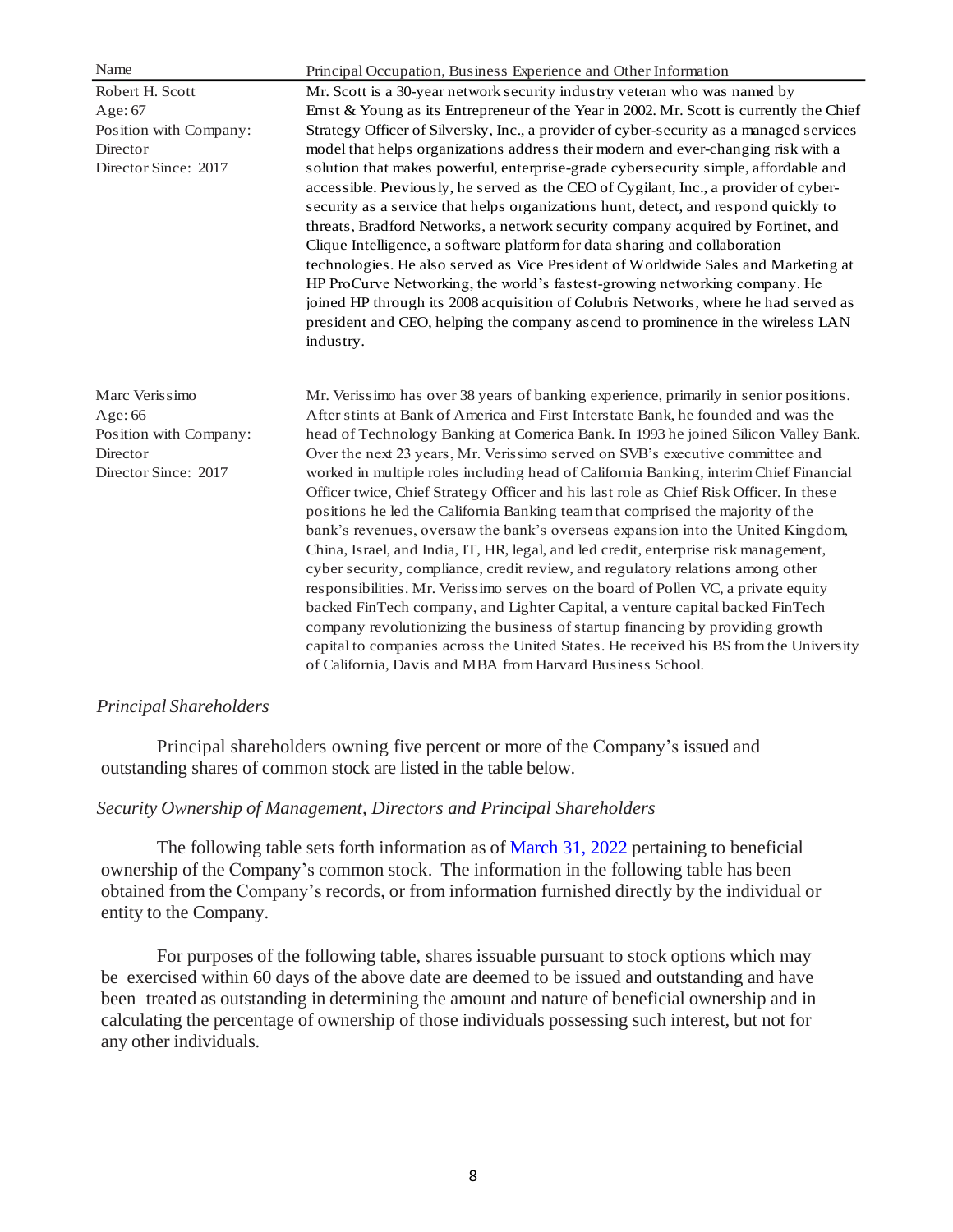#### **03/31/22**

|                                    |                                     |               |                   | <b>Percent Shares</b>   |
|------------------------------------|-------------------------------------|---------------|-------------------|-------------------------|
|                                    |                                     |               |                   | Owned including         |
|                                    |                                     |               | Unvested          | <b>Unvested</b>         |
| Name and Address of                |                                     | <b>Shares</b> | <b>Restricted</b> | <b>Restricted Stock</b> |
| <b>Beneficial Owner (A)</b>        | <b>Relationship with Company</b>    | Owned (B)     | Stock (C)         | (%)                     |
| Mark D. Mordell                    | CEO and Chairman                    | 120,068       | 22,460            | 2.26%                   |
| Kristofer W. Biorn                 | <i>Director</i>                     | 50,765        | 1,000             | 0.82%                   |
| Diane J. Flynn                     | Director                            | 3,045         | 1,000             | 0.06%                   |
| Lisa B. Hendrickson                | Director                            | 36,010        | 1,000             | 0.59%                   |
| Bryan C. Polster                   | Director                            | 158,353       | 1,000             | 2.52%                   |
| Roxy H. Rapp                       | Director                            | 105,599       | 1,000             | 1.69%                   |
| Michael F. Rosinus (D)             | <b>Director</b>                     | 210,080       | 1,000             | 3.34%                   |
| Robert H. Scott                    | <b>Director</b>                     | 5,264         | 1,000             | 0.10%                   |
| Marc J. Verissimo                  | Director                            | 5,000         | 1,000             | 0.09%                   |
|                                    | Executive Vice President and        |               |                   |                         |
| Geoffrey E. Butner                 | Chief Credit Officer                | 13,582        | 7,660             | 0.34%                   |
|                                    | <b>Executive Vice President and</b> |               |                   |                         |
| Dorothy K. Hamilton                | Chief Banking Officer               | 40,183        | 8,260             | 0.77%                   |
|                                    | <b>Executive Vice President and</b> |               |                   |                         |
| <b>Patrick Oakes</b>               | Chief Financial Officer             |               | 14,500            | 0.23%                   |
|                                    | <b>Executive Vice President and</b> |               |                   |                         |
| Gina Thoma-Peterson                | Chief Operating Officer             | $\equiv$      | 17,010            | 0.27%                   |
| All directors and executive        |                                     |               |                   |                         |
| officers as a group (13 in number) |                                     | 747,949       | 77,890            | 13.07%                  |
| Over 5% Shareholders               |                                     |               |                   |                         |
| The BancFunds Co. LLC              | 5% or more ownership                | 457,725       |                   | 7.25%                   |
| Endeavour Capital                  | 5% or more ownership                | 567,191       |                   | 8.98%                   |
| Patriot Financial Partners, L.P.   | 5% or more ownership                | 699,848       |                   | 11.08%                  |

(A) The address for all persons is c/o Avidbank Holdings, Inc, 1732 North First Street, 6th Floow, San Jose, CA 95112.

(B) Includes all shares owned, whether directly or indirectly, individually or together with associates.

(C) Includes all shares granted of unvested restricted stock.

(D) The 200,000 shares reflected in the "shares owned" column are held directly by PTMR Capital Partners LP. In addition to PTMR Capital Partners LP, PTMR GP, LLC, TRF Partners LLC and Michael F. Rosinus may be deemed to have beneficial ownership of the shares; however, each of them disclaims beneficial ownership thereof, except to the extent of any pecuniary interest therin.

### **xii. the issuer's \$20 million private offering**

On July 13, 2017, Avidbank Holdings, Inc. completed a \$20 million private offering of common shares at a purchase price of \$19.00 per share. Sandler O'Neill + Partners, L.P. acted as the sole placement agent for Avidbank Holdings in connection with the offering. Manatt, Phelps & Phillips, LLP, San Francisco, CA acted as legal counsel to Avidbank Holdings. Sheppard, Mullin, Richter & Hampton LLP acted as legal counsel to the placement agent.

### **xiii. the issuer's private placement of subordinated notes;**

On December 20, 2019, the Company issued \$22 million in ten-year, fixed-to-floating rate subordinated notes to certain qualified institutional buyers and institutional accredited investors. The subordinated notes have a maturity date of December 30, 2029, and bear interest at the rate of 5.00% per annum, payable semiannually, for the first five years of the term, and then quarterly at a variable rate based on the then current 3-month Secured Overnight Financing Rate plus 359.5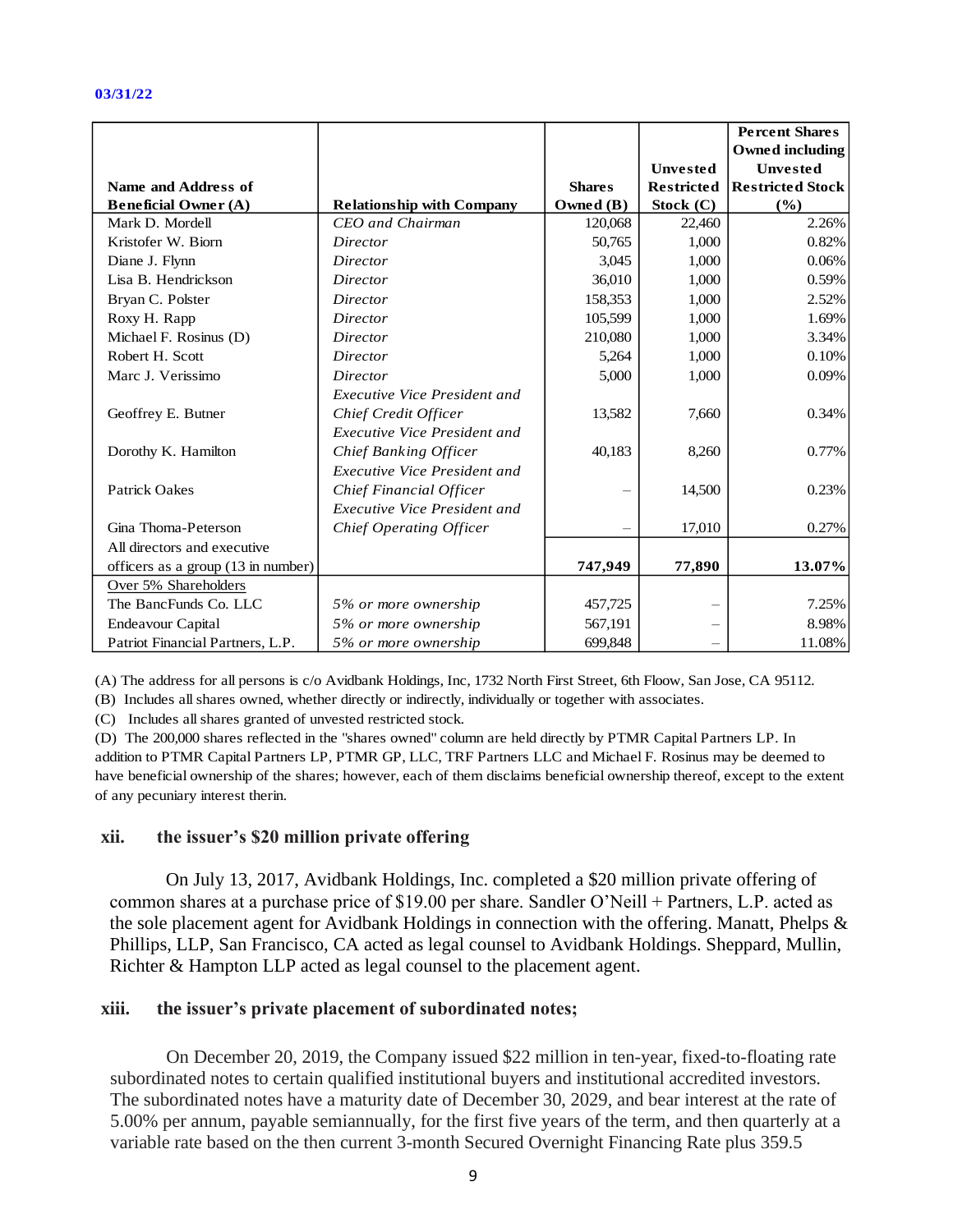basis points. The notes are redeemable after five years subject to certain conditions. The indebtedness evidenced by the subordinated notes, including principal and interest, is unsecured and subordinate and junior to general and secured creditors and depositors. On the balance sheet the subordinated notes are carried net of debt issuance costs of less accumulated amortization.

On November 12, 2015, Avidbank Holdings, Inc. completed a private placement of \$12 million in ten-year, fixed-to-floating rate subordinated notes to certain qualified institutional buyers. The subordinated notes have a maturity date of November 15, 2025, and bear interest at the rate of 6.875% per annum, payable semiannually, for the first five years of the term, and then at a variable rate that will reset quarterly to a level equal to the then current 3-month LIBOR plus 536.7 basis points over the remainder of the term. The notes are redeemable after five years, subject to satisfaction of certain conditions. The indebtedness evidenced by the subordinated notes, including principal and interest, is unsecured and subordinate and junior to general and secured creditors and depositors. Effective with the issuance of \$22 million in subordinated notes on December 20, 2019, these notes were repurchased and remaining debt issuance expense of \$71,000 was recognized immediately.

The subordinated notes were issued at the holding company level, and have been structured to qualify as Tier 2 capital for regulatory purposes. The Company plans to use the proceeds from the placement of the subordinated notes for general corporate purposes including, but not limited to, contributing capital to the Bank to fund future growth. Sandler O'Neill + Partners, L.P. acted as placement agent for the private placement of the subordinated notes. The Company was advised by Manatt, Phelps & Phillips, LLP.

# **xiv. the issuer's most recent balance sheet and profit and loss and retained earnings statements;**

Please refer to the financial tables below. The balance sheet includes a statement of retained earnings.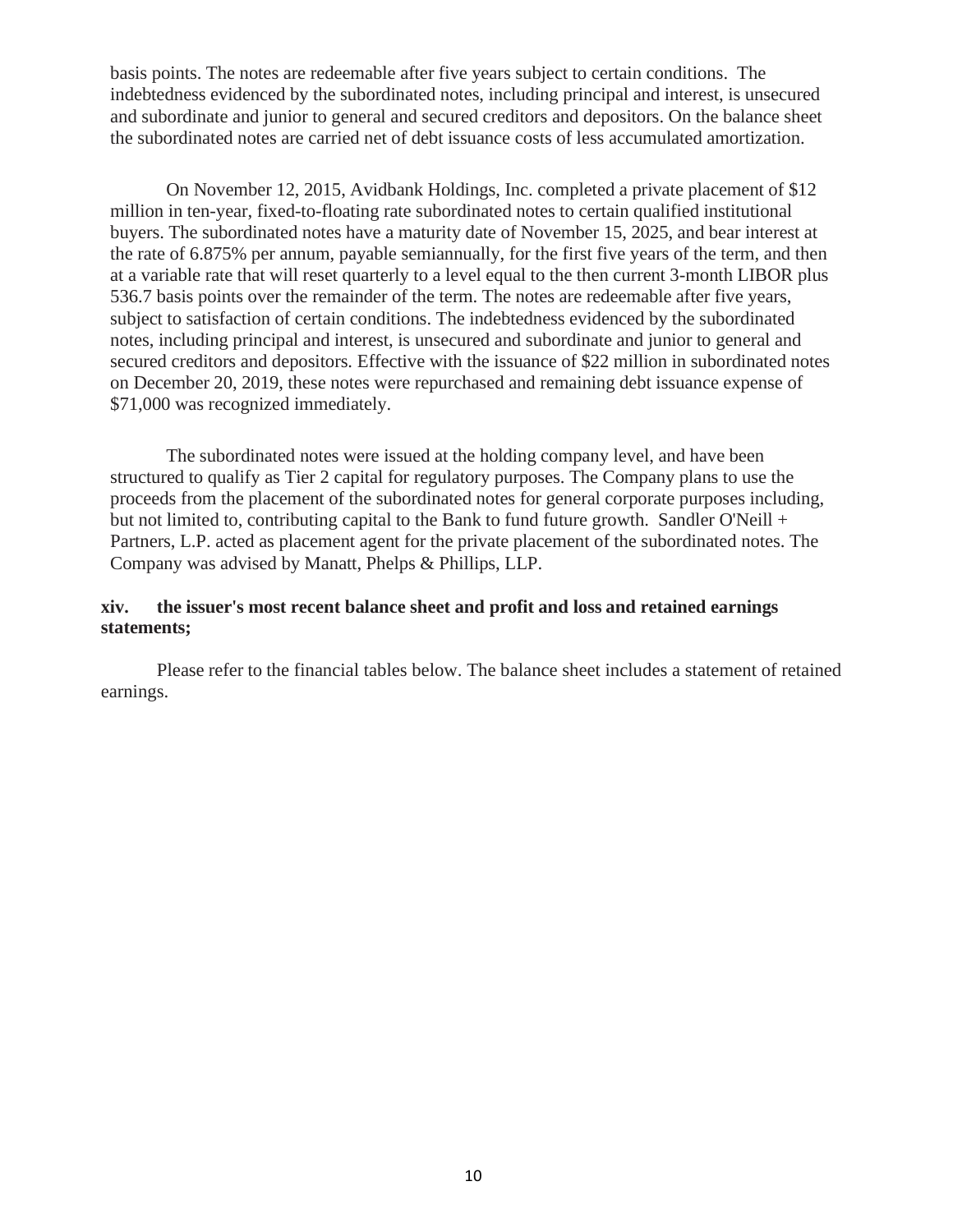#### **AVIDBANK HOLDINGS, INC. AND SUBSIDIARY**

Unaudited Consolidated Statement of Condition

(In thousands, except number of shares)

|                                            | March 31, |           | December 31, |           | September 30, |           |    |           | March 31, |           |
|--------------------------------------------|-----------|-----------|--------------|-----------|---------------|-----------|----|-----------|-----------|-----------|
|                                            |           |           |              |           |               |           |    | June 30,  |           |           |
| <b>Assets</b>                              |           | 2022      |              | 2021      |               | 2021      |    | 2021      |           | 2021      |
| Cash and due from banks                    | \$        | 47,091    | \$           | 29,616    | \$            | 34,864    | \$ | 27,977    | \$        | 21,870    |
| Due from Federal Reserve Bank              |           | 320,336   |              | 463,727   |               | 378,380   |    | 308,596   |           | 258,921   |
| Total cash and cash equivalents            |           | 367,427   |              | 493,343   |               | 413,244   |    | 336,573   |           | 280,791   |
| Investment securities - available for sale |           | 468,917   |              | 380,170   |               | 276,670   |    | 208,482   |           | 184,504   |
| Loans, net of deferred loan fees           |           | 1,201,934 |              | 1,223,344 |               | 1,073,132 |    | 1,014,750 |           | 1,027,336 |
| Allowance for loan losses                  |           | (13,054)  |              | (13,054)  |               | (12, 775) |    | (12, 558) |           | (12, 558) |
| Loans, net of allowance for loan losses    |           | 1,188,880 |              | 1,210,290 |               | 1,060,357 |    | 1,002,192 |           | 1,014,778 |
| Bank owned life insurance                  |           | 32,087    |              | 31,875    |               | 31,663    |    | 11,559    |           | 11,491    |
| Premises and equipment, net                |           | 4,331     |              | 4,565     |               | 4,913     |    | 5,138     |           | 5,375     |
| Accrued interest receivable & other assets |           | 48,449    |              | 42,235    |               | 41,174    |    | 40,329    |           | 38,744    |
| Total assets                               | \$        | 2,110,091 | \$           | 2,162,478 | \$            | 1,828,021 | \$ | 1,604,273 | \$        | 1,535,683 |
| Liabilities                                |           |           |              |           |               |           |    |           |           |           |
| Non-interest-bearing demand deposits       | \$        | 952,035   | \$           | 993,156   | \$            | 872,972   | \$ | 728,522   | \$        | 702,785   |
| Interest bearing transaction accounts      |           | 47,711    |              | 50,674    |               | 49,722    |    | 30,538    |           | 27,863    |
| Money market and savings accounts          |           | 812,701   |              | 845,718   |               | 614,992   |    | 541,145   |           | 499,507   |
| Time deposits                              |           | 134,831   |              | 89,862    |               | 109,927   |    | 126,972   |           | 133,314   |
| Total deposits                             |           | 1,947,278 |              | 1,979,410 |               | 1,647,613 |    | 1,427,177 |           | 1,363,469 |
| Subordinated debt, net                     |           | 21,729    |              | 21,703    |               | 21,671    |    | 21,636    |           | 21,601    |
| Other liabilities                          |           | 19,802    |              | 24,265    |               | 23,940    |    | 23,229    |           | 23,294    |
| <b>Total liabilities</b>                   |           | 1,988,809 |              | 2,025,378 |               | 1,693,224 |    | 1,472,042 |           | 1,408,364 |
| Shareholders' equity                       |           |           |              |           |               |           |    |           |           |           |
| Common stock/additional paid-in capital    |           | 72,920    |              | 72,799    |               | 72,124    |    | 71,542    |           | 71,152    |
| Retained earnings                          |           | 73,149    |              | 68,801    |               | 66,267    |    | 62,693    |           | 59,044    |
| Accumulated other comprehensive (loss)     |           | (24, 787) |              | (4,500)   |               | (3,594)   |    | (2,004)   |           | (2,877)   |
| Total shareholders' equity                 |           | 121,282   |              | 137,100   |               | 134,797   |    | 132,231   |           | 127,319   |
| Total liabilities and shareholders' equity | \$        | 2,110,091 | \$           | 2,162,478 | \$.           | 1,828,021 | \$ | 1,604,273 | \$        | 1,535,683 |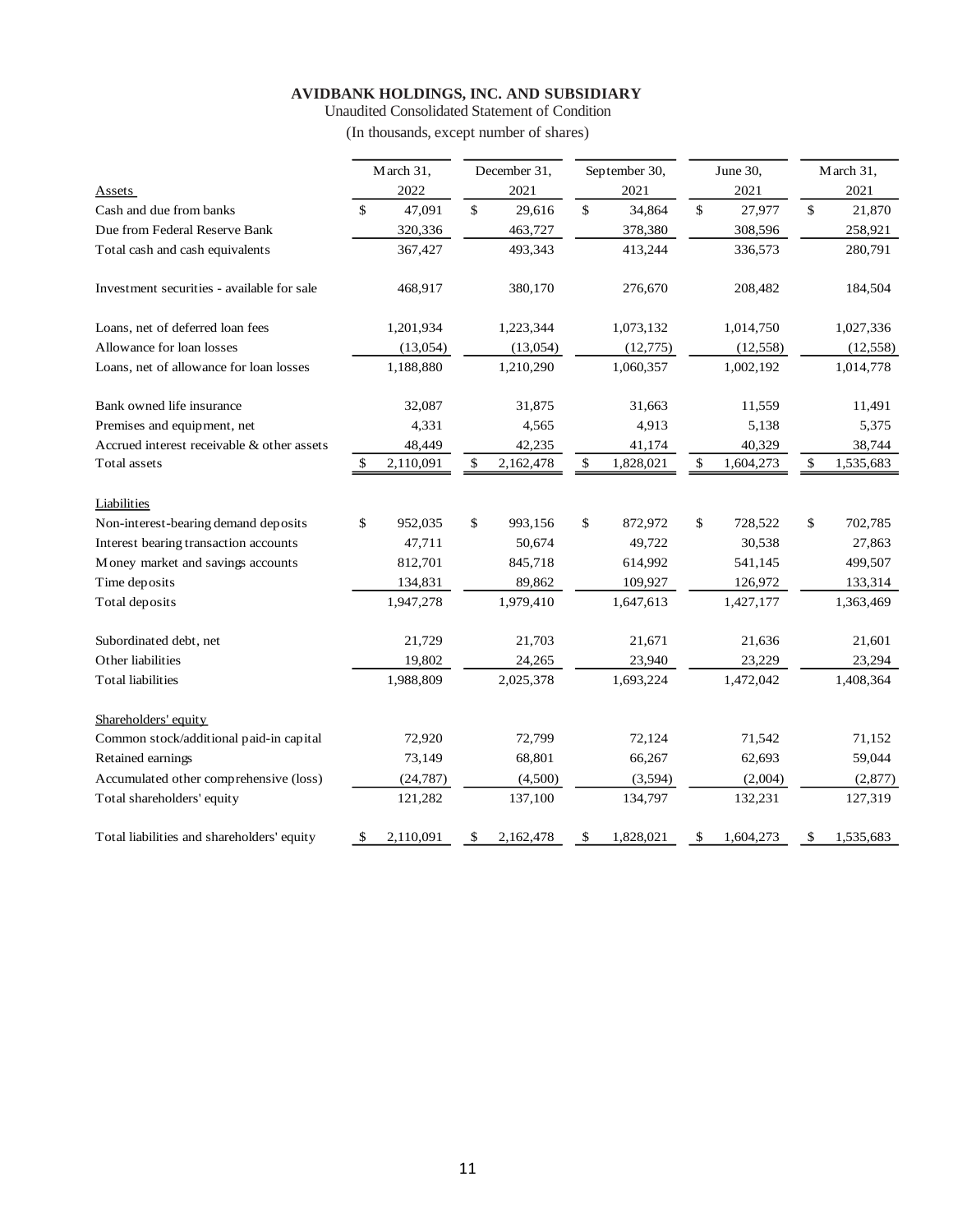# **AVIDBANK HOLDINGS, INC.AND SUBSIDIARY**

# Unaudited Consolidated Statements of Income

(In thousands, except per share data)

|                                         | Three months ended |           |    |              |           |           |  |  |
|-----------------------------------------|--------------------|-----------|----|--------------|-----------|-----------|--|--|
|                                         |                    | March 31, |    | December 31, | March 31, |           |  |  |
|                                         | 2022               |           |    | 2021         | 2021      |           |  |  |
| Interest and fees on loans              | \$                 | 14,163    | \$ | 13,927       | \$        | 12,116    |  |  |
| Interest on investment securities       |                    | 1,855     |    | 1,154        |           | 699       |  |  |
| Other interest income                   |                    | 153       |    | 193          |           | 48        |  |  |
| Total interest income                   |                    | 16,171    |    | 15,274       |           | 12,863    |  |  |
| Deposit interest expense                |                    | 640       |    | 655          |           | 642       |  |  |
| Other interest expense                  |                    | 300       |    | 307          |           | 310       |  |  |
| Total interest expense                  |                    | 940       |    | 962          |           | 952       |  |  |
| Net interest income                     |                    | 15,231    |    | 14,312       |           | 11,911    |  |  |
| Provision for loan losses               |                    |           |    | 3,279        |           | 75        |  |  |
| Net interest income after provision for |                    |           |    |              |           |           |  |  |
| loan losses                             |                    | 15,231    |    | 11,033       |           | 11,836    |  |  |
| Service charges and bank fees           |                    | 725       |    | 671          |           | 507       |  |  |
| Income from bank owned life insurance   |                    | 212       |    | 213          |           | 67        |  |  |
| Gain/(loss) on sale of assets           |                    |           |    | (113)        |           |           |  |  |
| Warrant income                          |                    | 86        |    | 455          |           | 22        |  |  |
| Other income                            |                    | 90        |    | 839          |           | 115       |  |  |
| Total non-interest income               |                    | 1,113     |    | 2,065        |           | 711       |  |  |
| Compensation and benefit expenses       |                    | 7,312     |    | 6,920        |           | 6,476     |  |  |
| Occupancy and equipment expenses        |                    | 894       |    | 924          |           | 1,071     |  |  |
| Data processing                         |                    | 411       |    | 394          |           | 422       |  |  |
| Regulatory assessments                  |                    | 664       |    | 384          |           | 279       |  |  |
| Professional fees                       |                    | 195       |    | 272          |           | 152       |  |  |
| Other operating expenses                |                    | 939       |    | 655          |           | 643       |  |  |
| Total non-interest expense              |                    | 10,415    |    | 9,549        |           | 9,043     |  |  |
| Income before income taxes              |                    | 5,929     |    | 3,549        |           | 3,504     |  |  |
| Provision for income taxes              |                    | 1,580     |    | 1,015        |           | 997       |  |  |
| Net income                              | \$                 | 4,349     | \$ | 2,534        | \$        | 2,507     |  |  |
| Basic earnings per common share         |                    | \$0.73    |    | \$0.43       |           | \$0.43    |  |  |
| Diluted earnings per common share       |                    | \$0.71    |    | \$0.42       |           | \$0.42    |  |  |
| Average common shares outstanding       |                    | 5,935,948 |    | 5,904,446    |           | 5,864,976 |  |  |
| Average common fully diluted shares     |                    | 6,116,306 |    | 6,101,778    |           | 6,020,336 |  |  |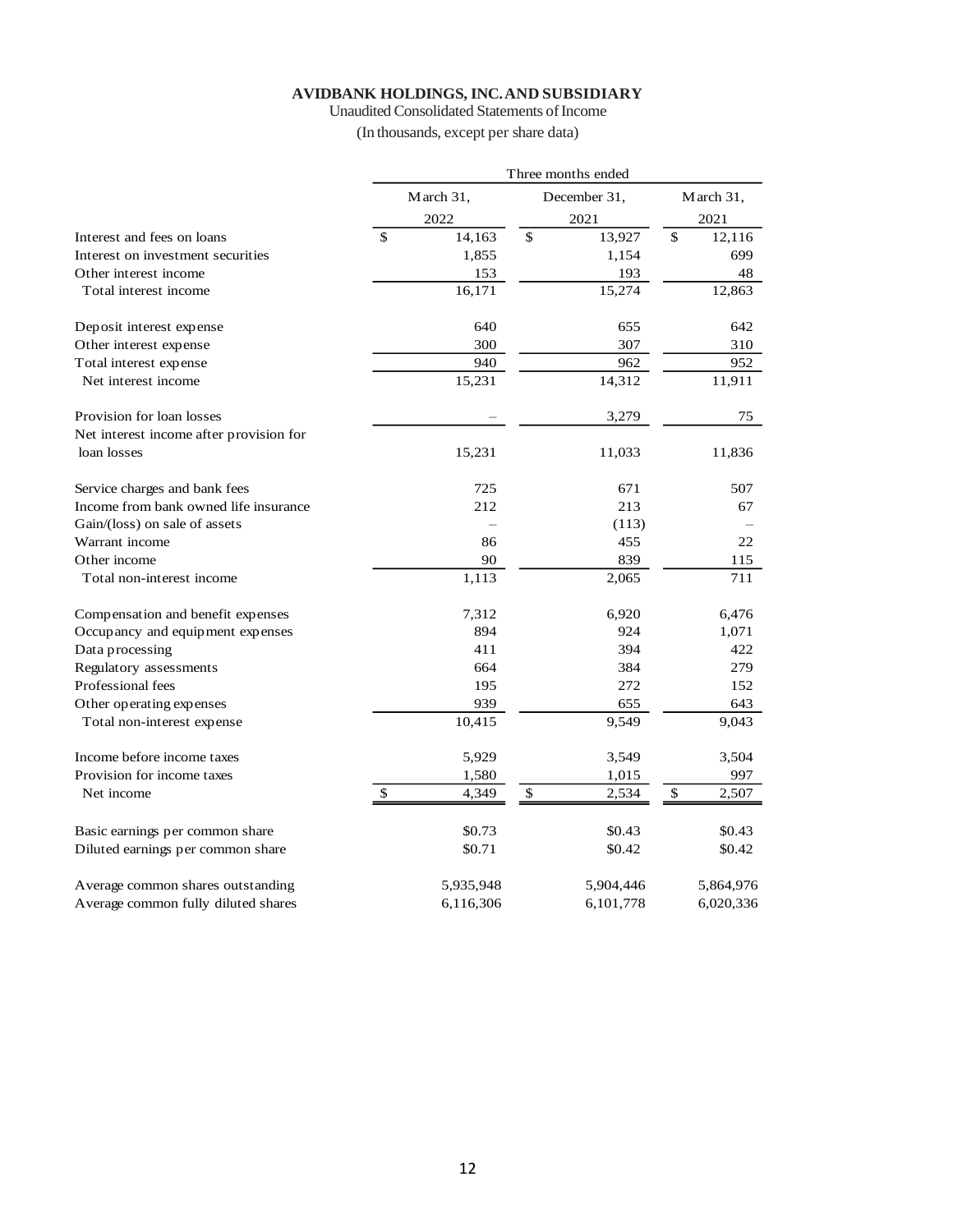### **xv. similar financial information for such part of the two preceding fiscal years as the issuer or its predecessor has been in existence;**

Please refer to the Company's audited balance sheets as of December 31, 2021 and December 31, 2020 and related consolidated statements of income, statements of shareholders' equity and comprehensive income cash flows for each of the years in the two-year period ending December 31, 2021 in conformity with generally accepted accounting principles together with the report of independent certified public accountants included in Avidbank Holdings, Inc.'s 2021 Annual Report.

A copy of the Company's 2021 Annual Report can be found on the home page of the company's web site www.avidbank.com under the title Investor Relations followed by the subtitle Financial Documents.

### **xvi. whether a broker or dealer or any associated person is affiliated, directly or indirectly with the issuer;**

No broker or dealer or any associated person is affiliated, directly or indirectly, with the Company in connection with any shares of the Company's common stock that may be resold under Rule 144. One or more brokers or dealers facilitate trades in the Company's common stock and may act as informal market makers. However, no broker or dealer has any obligation to purchase or sell any of the Company's shares of common stock at any time and may discontinue any market making activities at any time.

### **xvii. [omitted]**

**xviii. whether a quotation is being submitted or published directly or indirectly on behalf of the issuer, or any director, officer or any person, directly or indirectly the beneficial owner of more than 10 percent of the outstanding units or shares of any equity security of the issuer, and, if so, the name of such person, and the basis for any exemption under the federal securities laws for any sales of such securities on behalf of such person.**

To the best knowledge of the Company, there is no quotation being submitted or published directly or indirectly on behalf of the Company, or any director, officer or any person directly or indirectly the beneficial owner of more than 10 percent of the outstanding units or shares of any equity security of the Company, or at the request of any promoter for the Company.

As of the date of this disclosure, officers or directors of the Company for whose account a broker or dealer is offering to sell shares of the Company's common stock include the following:

**NONE as of March 31, 2022**

\*\*\*\*\*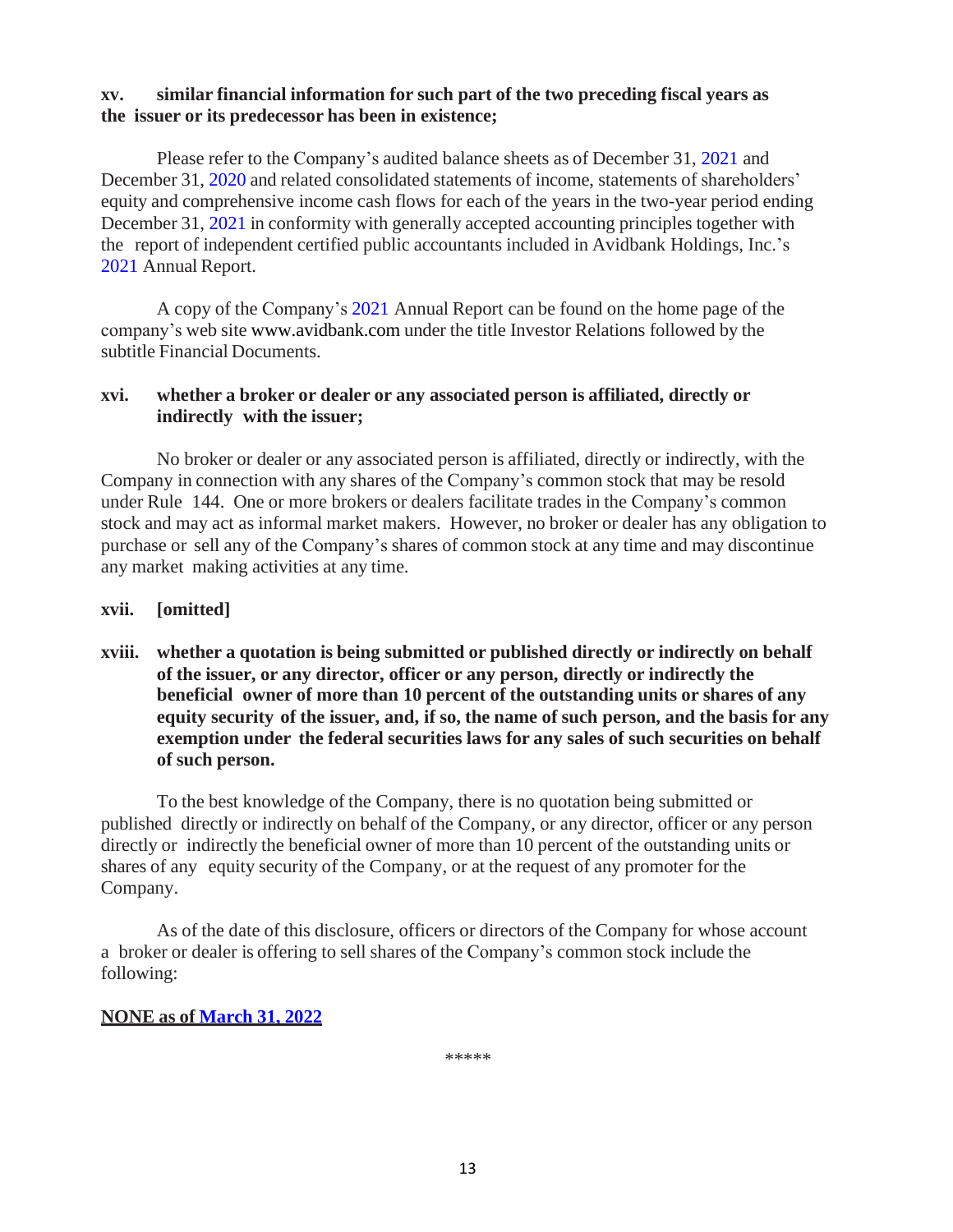The Company's regular outside counsel is Manatt, Phelps & Phillips, LLP, San Francisco, California. The Company's independent public accounting firm is Crowe LLP. The services provided by Crowe LLP include the auditing and reporting of the financial status of the Company.

This information has been prepared by the Company. If this information is made available by a broker or dealer to other persons pursuant to a request under Rule 15c2-11, delivery of this information to other persons shall not constitute a representation by the broker or dealer that the information is accurate.

Date on which this information was last revised: **March 31, 2022**

No dealer, salesman or any other person has been authorized to give any information, or to make any representations, not contained herein in connection with the issuer. Such information or representations, if made, must not be relied upon as having been authorized by the issuer.

Delivery of this information file does not at any time imply that the information contained herein is correct as of any time subsequent to the date above.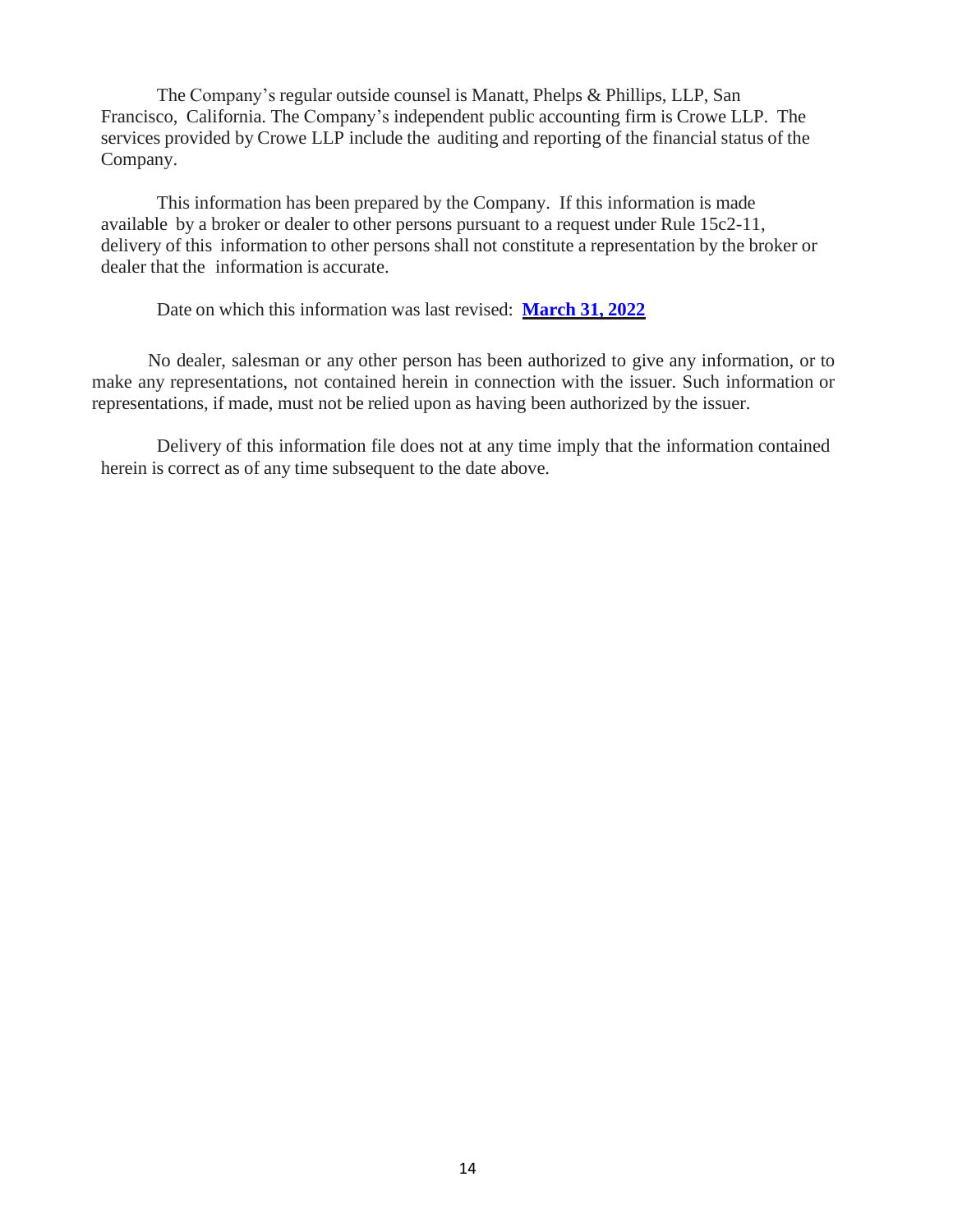### **Appendix A**

#### **SUPERVISION AND REGULATION**

### **General**

Avidbank Holdings, Inc. (the "Company") is a bank holding company within the meaning of the Bank Holding Company Act of 1956, as amended (the "Bank Holding Company Act"), and is registered as such with, and subject to the supervision of, the Board of Governors. The Company is required to obtain the approval of the Board of Governors before it may acquire all or substantially all of the assets of any bank, or ownership or control of the voting shares of any bank if, after giving effect to such acquisition of shares, the Company would own or control more than 5% of the voting shares of such bank. The Bank Holding Company Act prohibits the Company from acquiring any voting shares of, or interest in, all or substantially all of the assets of, a bank located outside the State of California unless such an acquisition is specifically authorized by the laws of the state in which such bank is located. Any such interstate acquisition is also subject to applicable California and federal law.

The common stock of the Company is subject to the registration requirements of the Securities Act of 1933, as amended, and the qualification requirements of the California Corporate Securities Law of 1968, as amended.

The Company, and any subsidiaries which it may acquire or organize, are deemed to be "affiliates" within the meaning of that term as defined in the Federal Reserve Act. This means, for example, that there are limitations (a) on loans by Avidbank to affiliates, (b) on investments by Avidbank in affiliates' stock as collateral for loans to any borrower, and (c) other transactions between any bank subsidiary and the Company. The Company and its subsidiaries are also subject to certain restrictions with respect to engaging in the underwriting, public sale and distribution of securities.

Avidbank is licensed by the California Commissioner (the "Commissioner") of the Department of Financial Protection and Innovation (the "DFPI"), and its deposits are insured by the FDIC up to the applicable legal limits. Avidbank shares and Avidbank are required to file reports with the Board of Governors, the Commissioner, and the FDIC and provide any additional information that the Board of Governors, the Commissioner, and the FDIC may require.

#### **Capital Standards**

Federal regulations require FDIC insured depository institutions, including state-chartered banks, to meet several minimum capital standards: a common equity Tier 1 capital to risk-based assets ratio, a Tier 1 capital to risk-based assets ratio, a total capital to risk-based assets and a Tier 1 capital to total assets leverage ratio. The existing capital requirements were effective January 1, 2015 and are the result of a final rule implementing regulatory amendments based on recommendations of the Basel Committee on Banking Supervision and certain requirements of the Dodd-Frank Wall Street Reform and Consumer Protection Act of 2010 (the "Dodd-Frank Act").

The capital standards require the maintenance of common equity Tier 1 capital, Tier 1 capital and total capital to risk-weighted assets of at least 4.5%, 6% and 8%, respectively, and a leverage ratio of at least 4% Tier 1 capital. Common equity Tier 1 capital is generally defined as common stockholders' equity and retained earnings. Tier 1 capital is generally defined as common equity Tier 1 and Additional Tier 1 capital. Additional Tier 1 capital generally includes certain noncumulative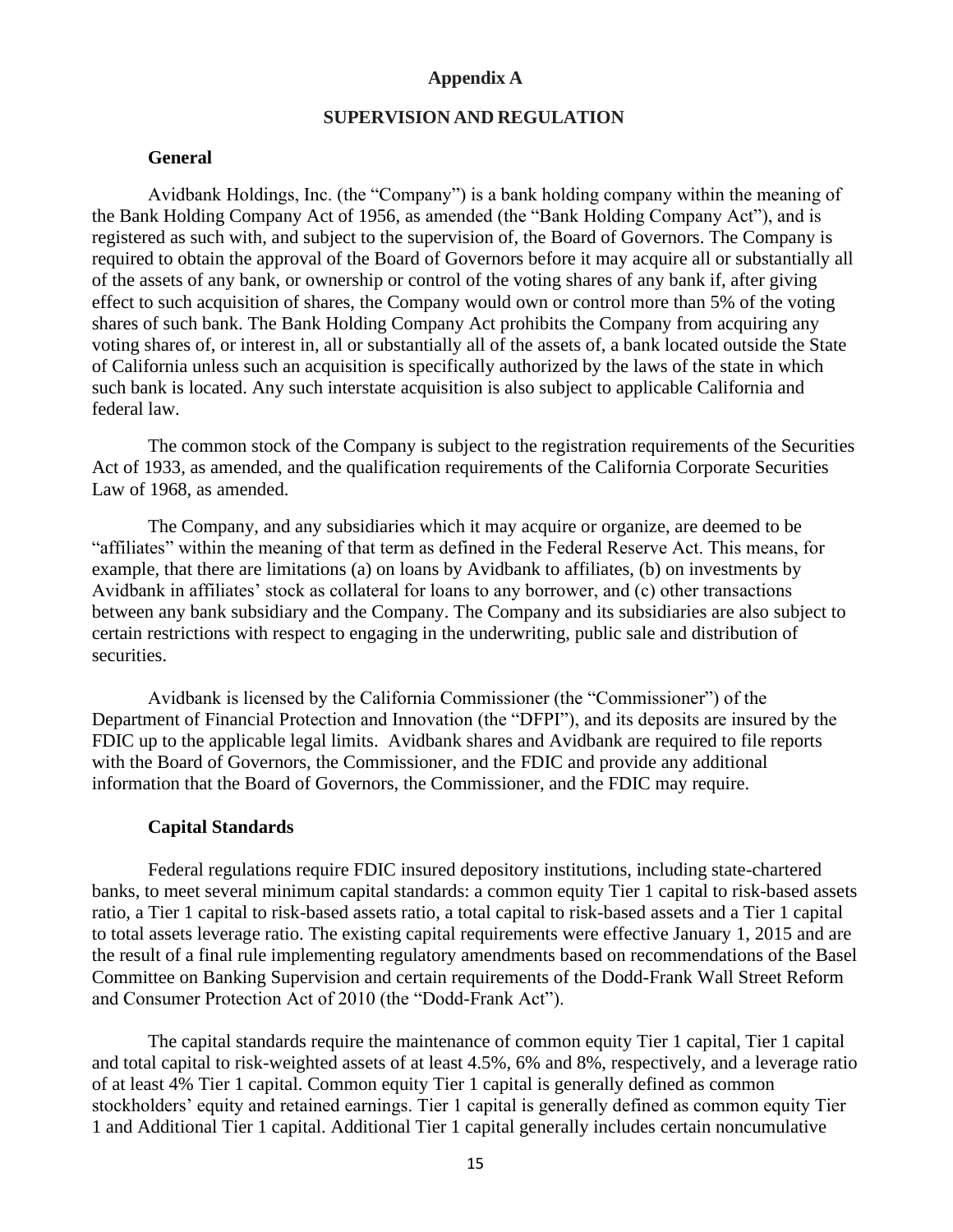perpetual preferred stock and related surplus and minority interests in equity accounts of consolidated subsidiaries. Total capital includes Tier 1 capital (common equity Tier 1 capital plus Additional Tier 1 capital) and Tier 2 capital. Tier 2 capital is comprised of capital instruments and related surplus meeting specified requirements, and may include cumulative preferred stock and long-term perpetual preferred stock, mandatory convertible securities, intermediate preferred stock and subordinated debt. Also included in Tier 2 capital is the allowance for loan and lease losses limited to a maximum of 1.25% of risk-weighted assets and, for institutions that have exercised an opt-out election regarding the treatment of Accumulated Other Comprehensive Income ("AOCI"), up to 45% of net unrealized gains on available-for-sale equity securities with readily determinable fair market values. Institutions that have not exercised the AOCI opt-out have AOCI incorporated into common equity Tier 1 capital (including unrealized gains and losses on available-for-sale-securities). We exercised the opt-out election regarding the treatment of AOCI. Calculation of all types of regulatory capital is subject to deductions and adjustments specified in the regulations.

In determining the amount of risk-weighted assets for purposes of calculating risk-based capital ratios, a bank's assets, including certain off-balance sheet assets (e.g., recourse obligations, direct credit substitutes, residual interests), are multiplied by a risk weight factor assigned by the regulations based on perceived risks inherent in the type of asset. Higher levels of capital are required for asset categories believed to present greater risk. For example, a risk weight of 0% is assigned to cash and U.S. government securities, a risk weight of 50% is generally assigned to prudently underwritten first lien  $1-4$  family residential mortgages, a risk weight of  $100\%$  is assigned to commercial and consumer loans, a risk weight of 150% is assigned to certain past due loans and a risk weight of between 0% to 600% is assigned to permissible equity interests, depending on certain specified factors.

In addition to establishing the minimum regulatory capital requirements, the regulations limit capital distributions and certain discretionary bonus payments to management if the institution does not hold a "capital conservation buffer" consisting of 2.5% of common equity Tier 1 capital to riskweighted assets above the amount necessary to meet its minimum risk-based capital requirements. The capital conservation buffer requirement was phased in beginning January 1, 2016 at 0.625% of risk-weighted assets and increasing each year until now fully implemented at 2.5% as of January 1, 2019.

Management believes that Avidbank is in compliance with the minimum capital requirements, including the fully phased-in capital conservation buffer requirement based upon its capital position at March 31, 2019.

In accordance with the Dodd-Frank Act and long-standing Federal Reserve policy, the Company must act as a source of financial and managerial strength to Avidbank. Under this policy, the Company must commit resources to support the Bank, including at times when the Company may not be in a financial position to provide it. The Company could be required to guarantee the capital plan of Avidbank if it becomes undercapitalized for purposes of banking regulations, as described below. Any capital loans by a bank holding company to its subsidiary bank are subordinate in right of payment to deposits and to certain other indebtedness of such subsidiary bank. The Bank Holding Company Act of 1956, as amended (the "BHC Act") provides that, in the event of a bank holding company's bankruptcy, any commitment by the bank holding company to a federal bank regulatory agency to maintain the capital of a bank subsidiary will be assumed by the bankruptcy trustee and entitled to priority of payment.

In February, 2019, the Office of the Comptroller of the Currency, the FRB and the FDIC (collectively, the agencies) issued a notice of proposed rulemaking that would provide a simplified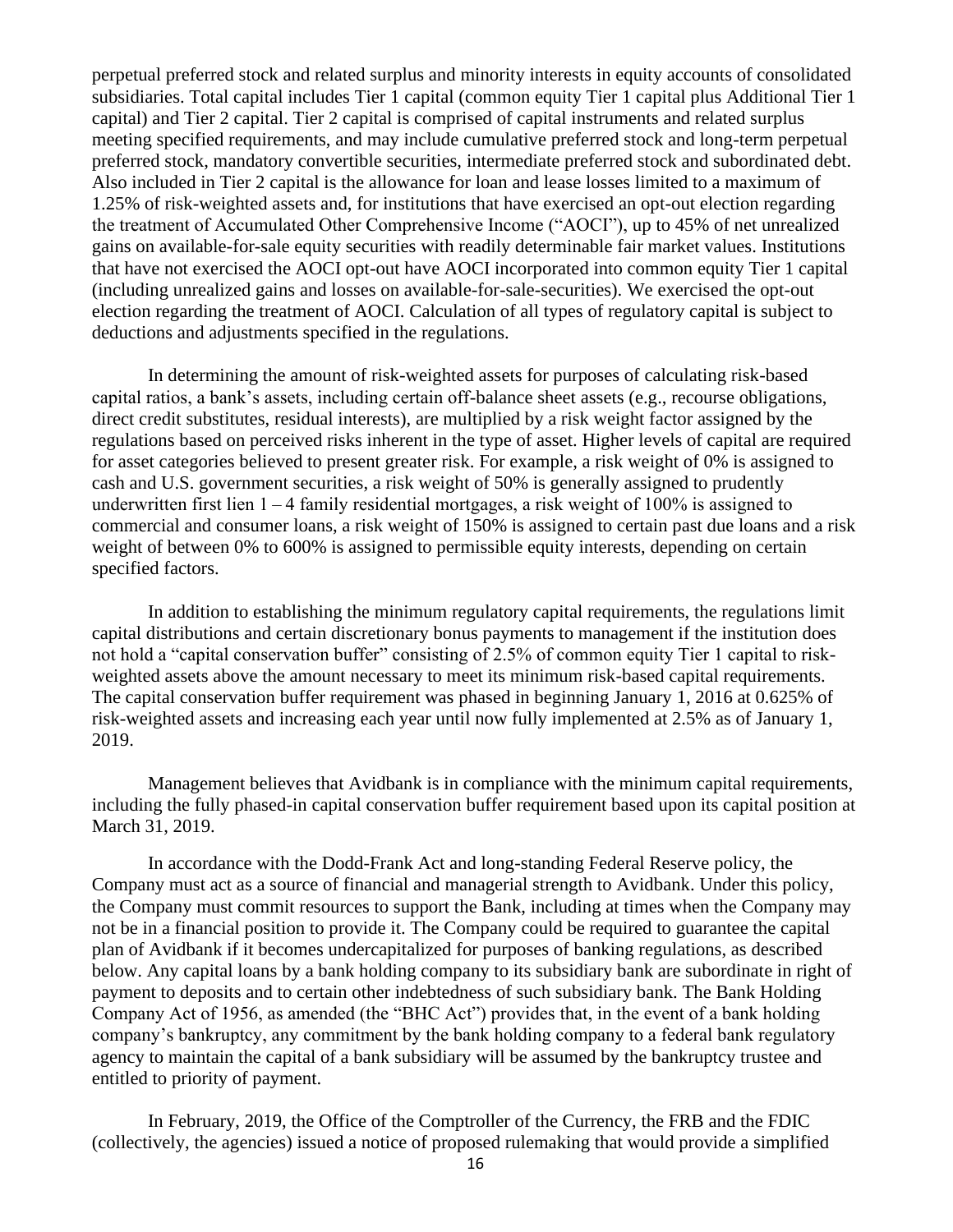measure of capital adequacy for qualifying community banking organizations (including institutions who have less than \$10 billion in assets (such as Avidbank) and meet certain other criteria) consistent with section 201 of the Economic Growth, Regulatory Relief, and Consumer Protection Act. Qualifying community banking organizations that comply with and elect to use the community bank leverage ratio (CBLR) framework and that maintain a CBLR greater than 9 percent would be considered to have met the capital requirements for the "well-capitalized" capital category under the agencies' prompt corrective action (PCA) frameworks and would no longer be subject to the generally applicable capital rule.

### **Safety and Soundness Standards**

Each federal banking agency, including the FDIC, has adopted guidelines establishing general standards relating to internal controls, information and internal audit systems, loan documentation, credit underwriting, interest rate exposure, asset growth, asset quality, earnings, compensation, fees and benefits and information security standards. In general, the guidelines require appropriate systems and practices to identify and manage the risks and exposures specified in the guidelines. The guidelines prohibit excessive compensation as an unsafe and unsound practice and describe compensation as excessive when the amounts paid are unreasonable or disproportionate to the services performed by an executive officer, employee, director, or principal stockholder. The FDIC also has issued guidance on risks banks may face from third party relationships (e.g. relationships under which the third party provides services to the bank). The guidance generally requires the bank to perform adequate due diligence on the third party, appropriately document the relationship, and perform adequate oversight and auditing, in order to the limit the risks to the bank.

### **Prompt Corrective Regulatory Action**

Federal law requires that federal bank regulatory authorities take "prompt corrective action" with respect to institutions that do not meet minimum capital requirements. For these purposes, the statute establishes five capital tiers: well capitalized, adequately capitalized, undercapitalized, significantly undercapitalized and critically undercapitalized.

State banks that have insufficient capital are subject to certain mandatory and discretionary supervisory measures. For example, a bank that is "undercapitalized" (i.e. fails to comply with any regulatory capital requirement) is subject to growth limitations and is required to submit a capital restoration plan; a holding company that controls such a bank is required to guarantee that the bank complies with the restoration plan. A "significantly undercapitalized" bank is subject to additional restrictions. State banks deemed by the FDIC to be "critically undercapitalized" are subject to the appointment of a receiver or conservator.

The final rule that increased regulatory capital standards also adjusted the prompt corrective action tiers as of January 1, 2015 to conform to the new capital standards. The various categories now incorporate the newly adopted common equity Tier 1 capital requirement, an increase in the Tier 1 to risk-based assets requirement and other changes. Under the revised prompt corrective action requirements, insured depository institutions are required to meet the following in order to qualify as "well capitalized:" (1) a common equity Tier 1 risk-based capital ratio of 6.5% (new standard); (2) a Tier 1 risk-based capital ratio of 8% (increased from 6%); (3) a total risk-based capital ratio of 10% (unchanged) and (4) a Tier 1 leverage ratio of 5% (unchanged). Avidbank's capital ratios are set forth above in the income statement section at the bottom of page 11.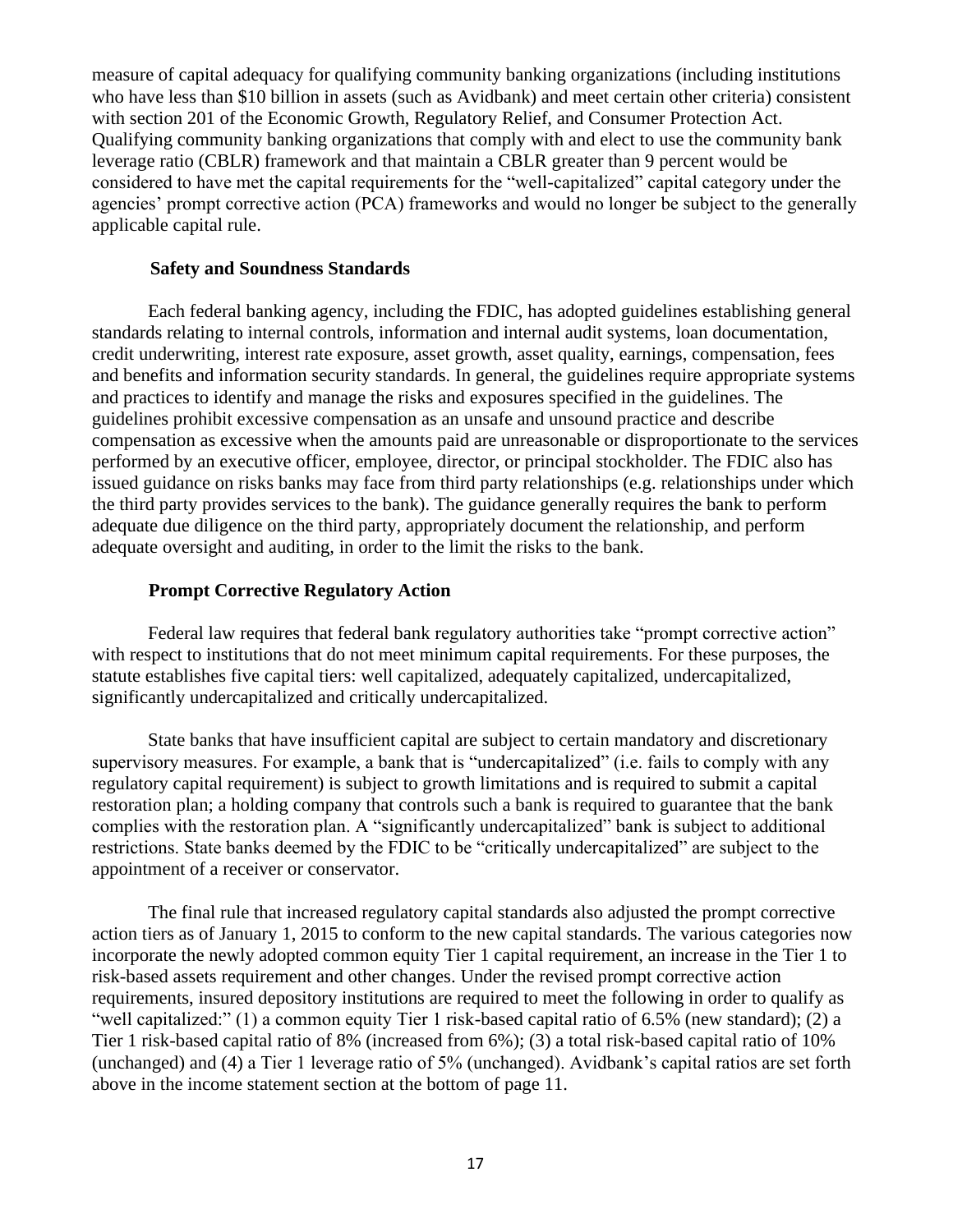### **Additional Regulations**

Under the Federal Deposit Insurance Corporation Improvement Act of 1991 (FDICIA), the federal financial institution agencies have adopted regulations which require institutions to establish and maintain comprehensive written real estate policies which address certain lending considerations, including loan-to-value limits, loan administrative policies, portfolio diversification standards, and documentation, approval and reporting requirements. The FDICIA further generally prohibits an insured state bank from engaging as a principal in any activity that is impermissible for a national bank, absent FDIC determination that the activity would not pose a significant risk to the Bank Insurance Fund, and that the bank is, and will continue to be, within applicable capital standards.

The Federal Financial Institution Examination Counsel ("FFIEC") utilizes the Uniform Financial Institutions Rating System ("UFIRS") commonly referred to as "CAMELS" to classify and evaluate the soundness of financial institutions. Bank examiners use the CAMELS measurements to evaluate capital adequacy, asset quality, management, earnings, liquidity and sensitivity to market risk. Effective January 1, 2005, bank holding companies such as the Company, were subject to evaluation and examination under a revised bank holding company rating system. The so-called BOPEC rating system implemented in 1979 was primarily focused on financial condition, consolidated capital and consolidated earnings. The rating system reflects the change toward analysis of risk management (as reflected in bank examination under the CAMELS measurements), in addition to financial factors and the potential impact of non-depository subsidiaries upon depository institution subsidiaries.

The federal financial institution agencies have established bases for analysis and standards for assessing a financial institution's capital adequacy in conjunction with the risk-based and Basel III capital guidelines including analysis of interest rate risk, concentrations of credit risk, risk posed by non-traditional activities, and factors affecting overall safety and soundness. The safety and soundness standards for insured financial institutions include analysis of (1) internal controls, information systems and internal audit systems; (2) loan documentation; (3) credit underwriting; (4) interest rate exposure; (5) asset growth; (6) compensation, fees and benefits; and (7) excessive compensation for executive officers, directors or principal shareholders which could lead to material financial loss. If an agency determines that an institution fails to meet any standard, the agency may require the financial institution to submit to the agency an acceptable plan to achieve compliance with the standard. If the agency requires submission of a compliance plan and the institution fails to timely submit an acceptable plan or to implement an accepted plan, the agency must require the institution to correct the deficiency. The agencies may elect to initiate enforcement action in certain cases rather than rely on an existing plan particularly where failure to meet one or more of the standards could threaten the safe and sound operation of the institution.

Community Reinvestment Act ("CRA") regulations evaluate banks' lending to low and moderate income individuals and businesses across a four-point scale from "outstanding" to "substantial noncompliance," and are a factor in regulatory review of applications to merge, establish new branches or form bank holding companies. In addition, any bank rated in "substantial noncompliance" with the CRA regulations may be subject to enforcement proceedings. In its most recent exam for CRA compliance, Avidbank has a rating of "satisfactory."

#### **Limitations on Dividends, Repurchases and Redemptions**

The Company's ability to pay cash dividends is subject to restrictions set forth in the California General Corporation Law. Funds for payment of any cash dividends by the Company would be obtained from its investments as well as dividends and/or management fees from its subsidiaries, including Avidbank. The payment of cash dividends and/or management fees by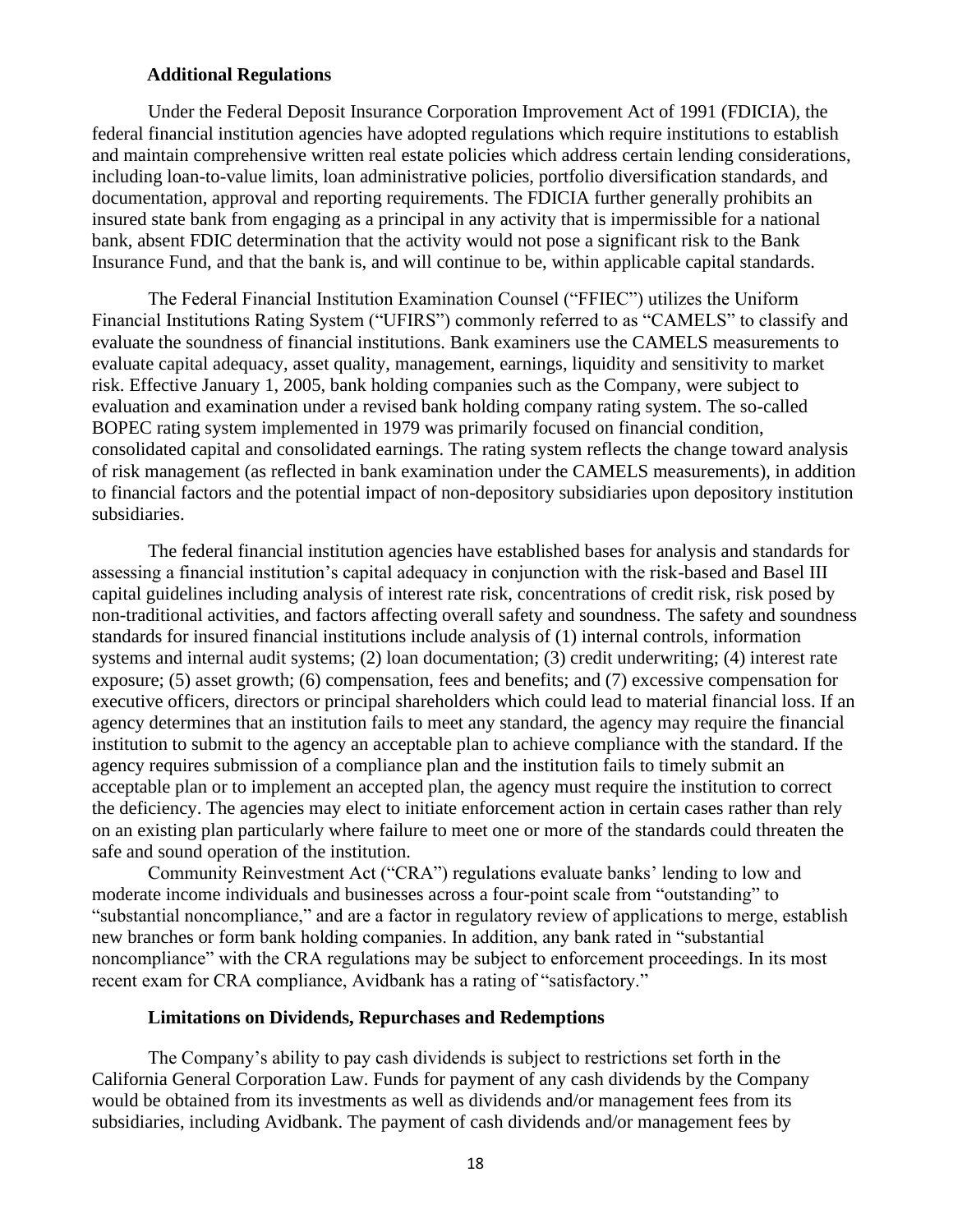Avidbank is subject to restrictions set forth in the California Financial Code, as well as restrictions established by the FDIC. Under the California Financial Code, funds available for cash dividend payments by a bank are restricted to the lesser of: (i) retained earnings; or (ii) Avidbank's net income for its last three fiscal years (less any distributions to shareholders made during such period). However, under the California Financial Code, with the prior approval of the Commissioner, a bank may pay cash dividends in an amount not to exceed the greater of the: (1) retained earnings of the bank; (2) net income of the bank for its last fiscal year; or (3) net income of the bank for its current fiscal year. However, if the state finds that the shareholders' equity of the bank is not adequate or that the payment of a dividend would be unsafe or unsound, the Commissioner may order such bank not to pay a dividend to shareholders. The Company does not currently pay any cash dividends and we cannot provide any assurance that we will pay dividends in the future.

It is an essential principle of safety and soundness that a banking organization's redemption and repurchases of regulatory capital instruments, including common stock, from investors be consistent with the organization's current and prospective capital needs. Consultation with the Federal Reserve before redeeming any equity or other capital instrument included in Tier 1 or Tier 2 capital is generally advisable in all circumstances and is required if such redemption could have a material effect on the level or composition of the organization's capital base. Bank holding companies that are experiencing financial weaknesses, or that are at significant risk of developing financial weaknesses, must consult with the appropriate Federal Reserve supervisory staff before redeeming or repurchasing common stock or other regulatory capital instruments for cash or other valuable consideration. Similarly, any bank holding company considering expansion, whether through acquisitions or through organic growth and new activities, generally also must consult with the appropriate Federal Reserve supervisory staff before redeeming or repurchasing common stock or other regulatory capital instruments for cash or other valuable consideration. In evaluating the appropriateness of a bank holding company's proposed redemption or repurchase of capital instruments, the Federal Reserve will consider the potential losses that the holding company may suffer from the prospective need to increase reserves and write down assets from continued asset deterioration and the holding company's ability to raise additional common stock and other Tier 1 capital to replace capital instruments that are redeemed or repurchased. A bank holding company must inform the Federal Reserve of a redemption or repurchase of common stock or perpetual preferred stock for cash or other value resulting in a net reduction of the bank holding company's outstanding amount of common stock or perpetual preferred stock below the amount of such capital instrument outstanding at the beginning of the quarter in which the redemption or repurchase occurs. In addition, a bank holding company must advise the Federal Reserve sufficiently in advance of such redemptions and repurchases to provide reasonable opportunity for supervisory review and possible objection should the Federal Reserve determine a transaction raises safety and soundness concerns.

Bank holding company that are not well capitalized or well managed, or that are subject to any unresolved supervisory issues, must provide prior notice to the Federal Reserve for any repurchase or redemption of its equity securities for cash or other value that would reduce by 10% or more the holding company's consolidated net worth aggregated over the preceding 12-month period.

#### **FDIC Insurance**

On October 3, 2008, the Emergency Economic Stabilization Act of 2008 (the "EESA") was signed into law. The EESA temporarily raised the limit on federal deposit insurance coverage provided by the FDIC from \$100,000 to \$250,000 per depositor. On July 21, 2010, President Obama signed the Dodd-Frank Act into law. On November 9, 2010, the FDIC issued a final rule implementing section 343 of the Dodd-Frank Act that permanently raised the current standard maximum deposit insurance amount per depositor to \$250,000. In addition, the Dodd-Frank Act also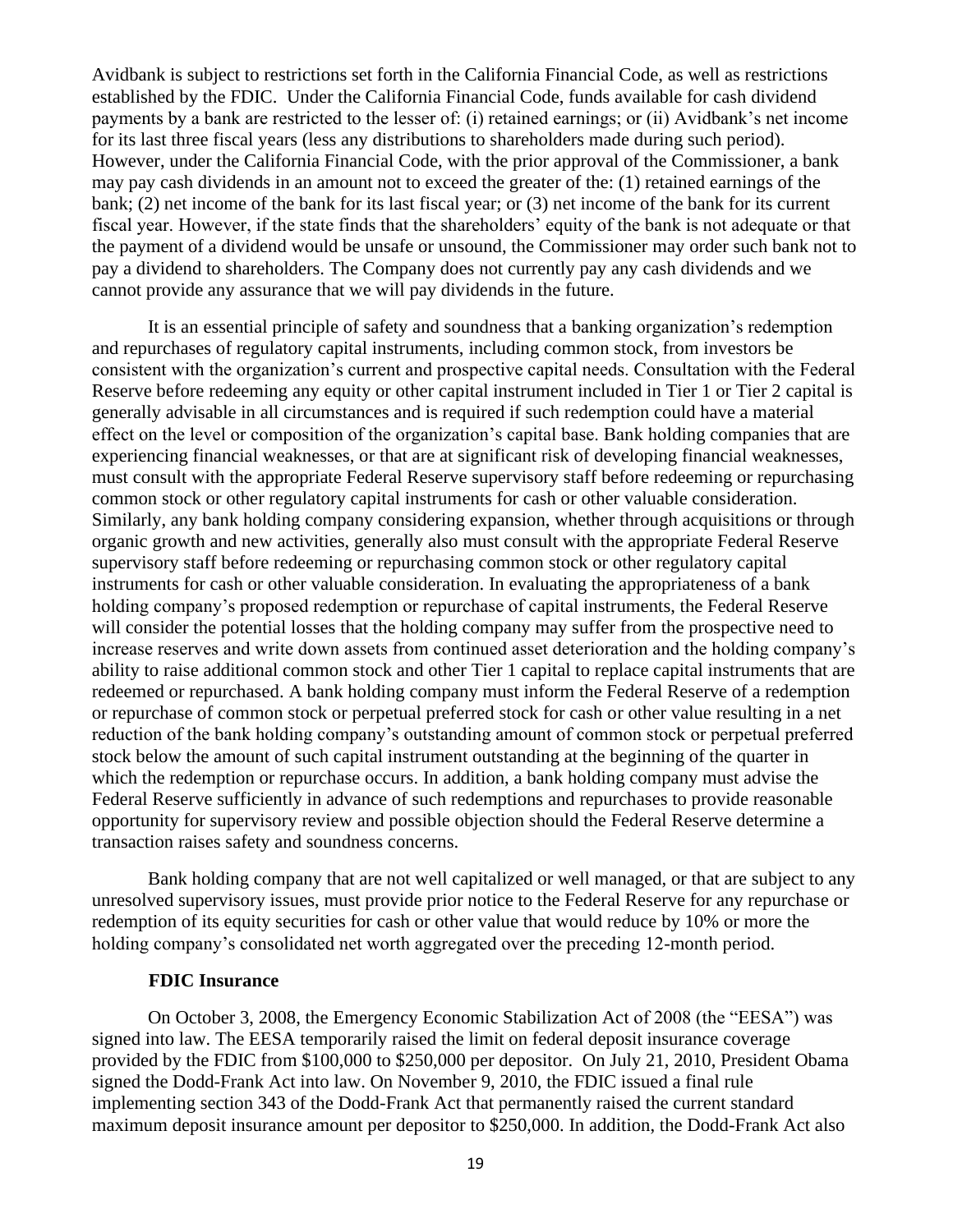made other deposit insurance changes which may affect our insurance premium assessments to include (i) amendment of the assessment base used to calculate an insured depository institution's deposit insurance premiums paid to the DIF by elimination of deposits and substitution of average consolidated total assets less average tangible equity during the assessment period as the revised assessment base; (ii) increasing the minimum designated reserve ratio of the DIF from 1.15 percent to 1.35 percent of the estimated amount of total insured deposits; (iii) eliminating the requirement that the FDIC pay dividends to depository institutions when the reserve ratio exceeds certain thresholds; and (iv) repeal of the prohibition upon the payment of interest on demand deposits to be effective one year after the date of enactment of the Dodd-Frank Act.

On November 18, 2014, the FDIC adopted the Assessments Final Rule which revises the FDIC's risk-based deposit insurance assessment system to reflect changes in the regulatory capital rules adopted by the federal banking agencies as part of the so-called Basel III capital regulations to conform the prompt corrective action capital ratios and ratio thresholds for "well capitalized" and "adequately capitalized" evaluations.

On June 16, 2015, the FDIC proposed changes to the deposit insurance assessments for small insured banks having total assets less than \$10 Billion which have been insured for at least five years, based upon experience with bank failures. The changes, among other matters, revise the financial ratios method of determining assessments to reflect a statistical model estimating the probability of failure over three years and updating the financial measures used in the financial ratios method consistent with the statistical model. The FDIC proposed additional changes on October 22, 2015 to require banks with over \$10 Billion in assets to be responsible for the recapitalization of the DIF to 1.35 percent of insured deposits after achieving a 1.15 percent reserve ratio. On January 21, 2016, the FDIC proposed further revisions to the small insured bank assessments as the result of comments and recommendations received in response to its earlier proposal. The FDIC proposed that a final rule would go into effect the quarter after adoption, but the amendments would not become operative until the quarter after the DIF reserve ratio reached 1.15 percent. The DIF achieved a reserve ratio of 1.17 as of June 30, 2016. Among the effects of the amendments was a reduction in the initial assessment rates for all banks. On September 30, 2018, the DIF reached 1.36%. Because the reserve ratio has exceeded 1.35%, two deposit insurance assessment changes occurred under the FDIC regulations: 1) surcharges on large banks (total consolidated assets of \$10 billion or more) ended; the last surcharge on large banks was collected on December 28, 2018 and 2) small banks (total consolidated assets of less than \$10 billion) were awarded assessment credits for the portion of their assessments that contributed to the growth in the reserve ratio from 1.15% to 1.35%, to be applied when the reserve ratio is at least 1.38%.

Although Avidbank's recent assessments have declined as a result of the change to the deposit assessment system, it is uncertain what effect the implementation of the changes to the insurance assessments will have upon the Company's cost of operations in the future, but a deterioration in the economic conditions impacting financial institutions or a significant number of failed institutions might necessitate increases in premium assessments to maintain the DIF which could adversely impact the Company's earnings.

### **Impact of Certain Legislation and Regulation**

*Interstate Banking.* The Dodd-Frank Act signed into law by President Obama on July 21, 2010, includes provisions authorizing national and state banks to establish branch offices in other states to the same extent as a bank chartered by that state would be permitted to branch. Previously, banks could only establish branch offices in other states if the host state expressly permitted out-of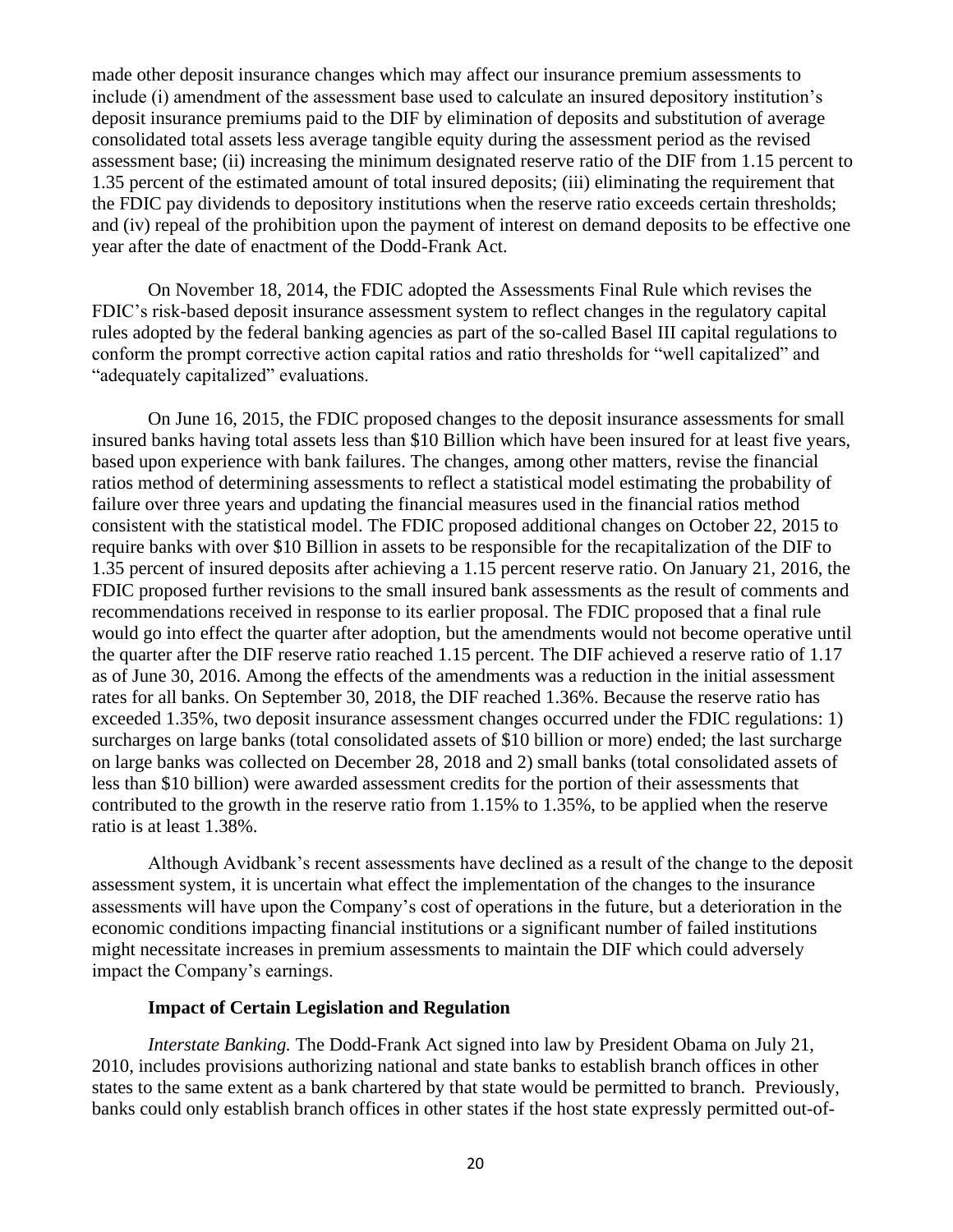state banks to establish branch offices in that state. Accordingly, banks may be able to enter new markets more freely.

*Gramm-Leach-Bliley Act*. In 1999, the Gramm-Leach-Bliley Act (the "GLB Act") was signed into law. The GLB Act eliminated most of the remaining depression-era "firewalls" between banks, securities firms and insurance companies which were established by The Banking Act of 1933, also known as the Glass-Steagall Act ("Glass-Steagall"). Glass-Steagall sought to insulate banks as depository institutions from the perceived risks of securities dealing and underwriting, and related activities. The GLB Act permitted bank holding companies that could qualify as "financial holding companies" to acquire securities firms or create them as subsidiaries, and securities firms could acquire banks or start banking activities through a financial holding company. Prior to the GLB Act, banks were also (with minor exceptions) prohibited from engaging in insurance activities or affiliating with insurers. The GLB Act removed these restrictions and substantially eliminated the prohibitions under the Bank Holding Company Act on affiliations between banks and insurance companies. Consequently, the common ownership of banks, securities firms and insurance firms was possible, in addition to the conduct of commercial banking, merchant banking, investment management, securities underwriting and insurance within a single financial institution using a "financial holding company" structure authorized by the GLB Act.

A bank holding company could qualify as a financial holding company if (i) its banking subsidiaries are "well capitalized" and "well managed" and (ii) it files with the Board of Governors a certification to such effect and a declaration that it elects to become a financial holding company. The Bank Holding Company Act was amended to permit financial holding companies to engage in activities, and acquire companies engaged in activities, that are financial in nature or incidental to such financial activities. Financial holding companies were also permitted to engage in activities that were complementary to financial activities if the Board of Governors determined that the activity did not pose a substantial risk to the safety or soundness of depository institutions or the financial system in general. These standards expanded upon the list of activities "closely related to banking" which have defined the permissible activities of bank holding companies under the Bank Holding Company Act. Neither the Company nor Avidbank has determined whether or when to seek to acquire and exercise powers or activities under the GLB Act.

*Volcker Rule*. On December 10, 2013, the federal banking agencies jointly issued a final rule implementing the so-called "Volcker Rule" (set forth in Section 619 of the Dodd-Frank Act). The Volcker Rule prohibits depository institutions, companies that control such institutions, bank holding companies, and the affiliates and subsidiaries of such banking entities, from engaging as principal for the trading account of the banking entity in any purchase or sale of one or more covered financial instruments (so-called "proprietary trading") and imposes limitations upon retaining ownership interests in, sponsoring, investing in and transacting with certain investment funds, including hedge funds and private equity funds. Management believes the investment portfolio and activities of Avidbank and the Company are in compliance with the Volcker Rule and its implementing regulations.

*Change in Bank Control Act*. Subject to various exceptions, the BHC Act and the Change in Bank Control Act, together with related regulations, require Federal Reserve approval prior to any person's or company's acquiring "control" of a bank holding company. Under a rebuttable presumption established by the Federal Reserve pursuant to the Change in Bank Control Act, the acquisition of 10% or more of a class of voting stock of a bank holding company would constitute acquisition of control of the bank holding company if no other person will own, control, or hold the power to vote a greater percentage of that class of voting stock immediately after the transaction or the bank holding company has registered securities under the Exchange Act. In addition, any person or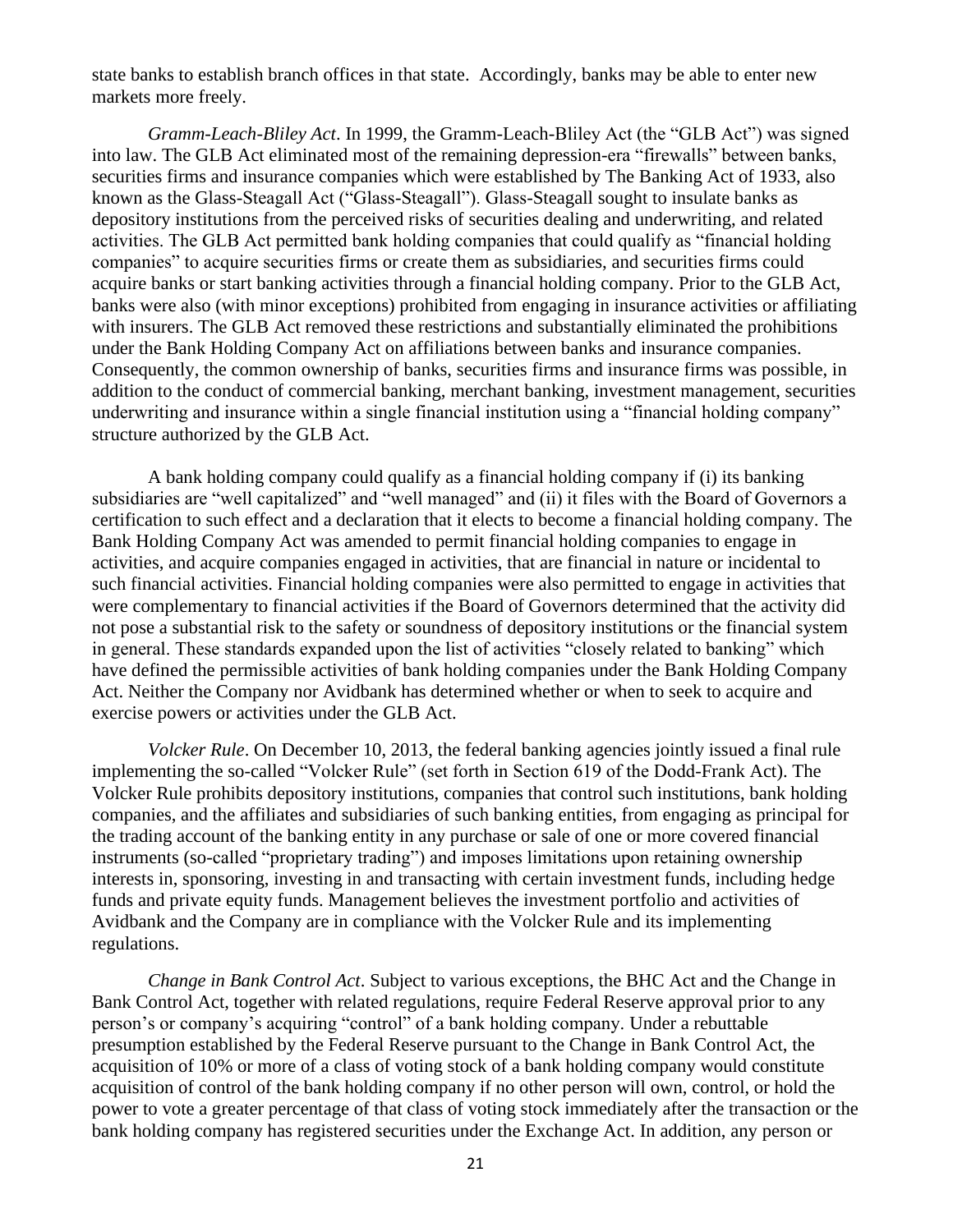group of persons acting in concert must obtain the approval of the Federal Reserve under the BHC Act before acquiring 25% (5% in the case of an acquirer that is already a bank holding company) or more of the outstanding voting stock of a bank holding company, the right to control in any manner the election of a majority of the company's directors, or otherwise obtaining control or a "controlling influence" over the bank holding company. The California Financial Code has similar regulations applicable to acquisition of securities of a California-chartered bank holding company and bank, such as the Company and Avidbank.

*Patriot Act*. On October 26, 2001, President Bush signed the USA Patriot Act (the "Patriot Act"), which includes provisions pertaining to domestic security, surveillance procedures, border protection, and terrorism laws to be administered by the Secretary of the Treasury. Title III of the Patriot Act entitled, "International Money Laundering Abatement and Anti-Terrorist Financing Act of 2001" includes amendments to the Bank Secrecy Act which expand the responsibilities of financial institutions in regard to anti-money laundering activities with particular emphasis upon international money laundering and terrorism financing activities through designated correspondent and private banking accounts.

The Patriot Act contains various provisions that affect the operations of financial institutions by encouraging cooperation among financial institutions, regulatory authorities and law enforcement authorities with respect to individuals, entities and organizations engaged in, or reasonably suspected of engaging in, terrorist acts or money laundering activities. The Company and Avidbank are not currently aware of any account relationships between Avidbank and any foreign bank or other person or entity which would not be in compliance with the Patriot Act.

The effects which the Patriot Act and any amendments to the Patriot Act or additional legislation enacted by Congress may have upon financial institutions is uncertain; however, such legislation could increase compliance costs and thereby potentially may have an adverse effect upon the Company's results of operations.

*Sarbanes-Oxley Act*. On July 30, 2002, President Bush signed into law the Sarbanes-Oxley Act of 2002 (the "Act") which responded to issues in corporate governance and accountability. Among other matters, key provisions of the Act and rules promulgated by the SEC pursuant to the Act include enhancement of financial disclosures and related certification requirements, rules related to audit committees, auditor independence, ethics requirements, securities trading prohibitions, securities reporting requirements, and securities listing requirements.

*Fair and Accurate Credit Transactions Act*. The Board of Governors, the FDIC, the other federal financial institution regulatory agencies, and the Federal Trade Commission issued final rules and guidelines effective January 1, 2008, subject to mandatory compliance as of November 1, 2008, implementing sections 114 and 315 of the Fair and Accurate Credit Transactions Act of 2003 to require financial institutions and other creditors to develop and implement a written identity theft prevention program. The program must include reasonable policies and procedures for detecting, preventing, and mitigating identity theft in connection with certain new and existing covered accounts. Covered accounts are defined as (i) an account primarily for personal, family, or household purposes (i.e., consumer accounts), or (ii) any other account for which there is a reasonably foreseeable risk to customers or the safety and soundness of the financial institution or creditor from identity theft. The program must be appropriate to the size and complexity of the financial institution or creditor and the nature and scope of its activities and should be designed to:

identify relevant patterns, practices, and specific forms of activity that are "red flags" of possible identity theft and incorporate those red flags into the program;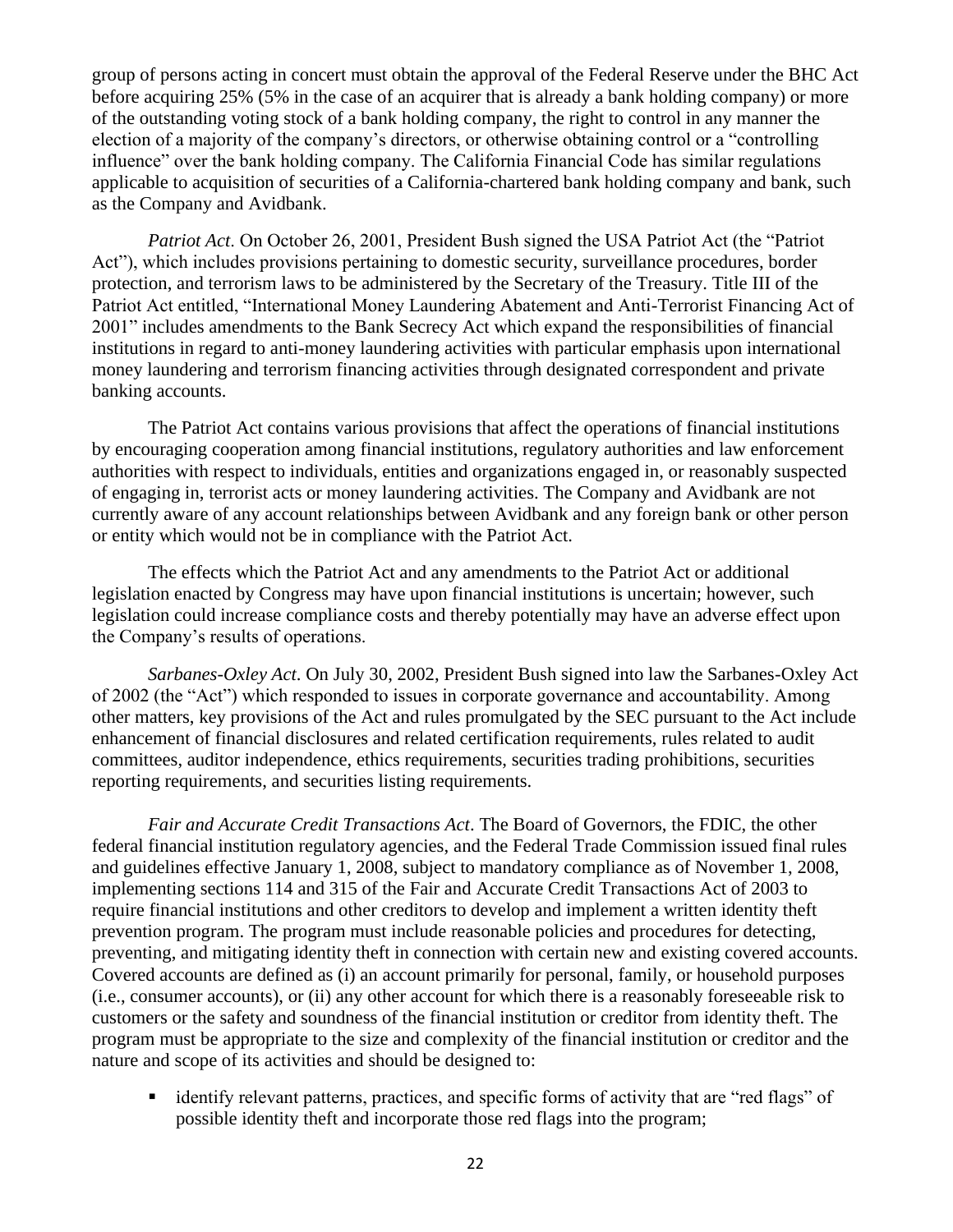- detect the occurrence of red flags incorporated into the program;
- respond appropriately to any red flags that are detected to prevent and mitigate identity theft; and
- ensure that the program is updated periodically to reflect changes in risks to reflect changes in risks to customers or to the safety and soundness of the financial institution or creditor from identity theft.

The regulations include guidelines that each financial institution must consider and, to the extent appropriate, include in its program and steps that must be taken to administer the program including (i) obtaining approval of the program by the board of directors or a committee of the board, (ii) ensuring oversight of the development, implementation and administration of the program, (iii) training staff, and (iv) overseeing service provider arrangements. The guidelines contemplate that existing fraud prevention procedures may be incorporated into the program.

*Office of Foreign Assets Control Regulation.* The United States has imposed economic sanctions that affect transactions with designated foreign countries, foreign nationals and others. These are typically known as the "OFAC" rules based on their administration by the U.S. Department of the Treasury Office of Foreign Assets Control ("OFAC"). The OFAC-administered sanctions targeting countries take many different forms. Generally, however, they contain one or more of the following elements: (i) restrictions on trade with or investment in a sanctioned country, including prohibitions against direct or indirect imports from and exports to a sanctioned country and prohibitions on "U.S. persons" engaging in financial transactions relating to making investments in, or providing investment-related advice or assistance to, a sanctioned country; and (ii) a blocking of assets in which the government or specially designated nationals of the sanctioned country have an interest, by prohibiting transfers of property subject to U.S. jurisdiction (including property in the possession or control of U.S. persons). Blocked assets (e.g., property and bank deposits) cannot be paid out, withdrawn, set off or transferred in any manner without a license from OFAC. Avidbank is responsible for, among other things, blocking accounts of, and transactions with, such targets and countries, prohibiting unlicensed trade and financial transactions with them and reporting blocked transactions after their occurrence. Failure to comply with these sanctions could have serious legal and reputational consequences.

*The Dodd-Frank Act.* On July 21, 2010, President Obama signed into law the Dodd-Frank Act. The Dodd-Frank Act is intended to restructure the regulation of the financial services sector by, among other things, (i) establishing a framework to identify systemic risks in the financial system implemented by a newly created Financial Stability Oversight Council and other federal banking agencies; (ii) expanding the resolution authority of the federal banking agencies over troubled financial institutions; (iii) authorizing changes to capital and liquidity requirements; (iv) changing deposit insurance assessments; and (v) enhancing regulatory supervision to improve the safety and soundness of the financial services sector. Below is a summary of certain provisions of the Dodd-Frank Act which, directly or indirectly, may affect us.

• *Changes to Capital Requirements.* The federal banking agencies are required to establish revised minimum leverage and risk-based capital requirements for banks and bank holding companies. The Dodd-Frank Act requires capital requirements to be counter cyclical so that the required amount of capital increases in times of economic expansion and decreases in times of economic contraction consistent with safety and soundness.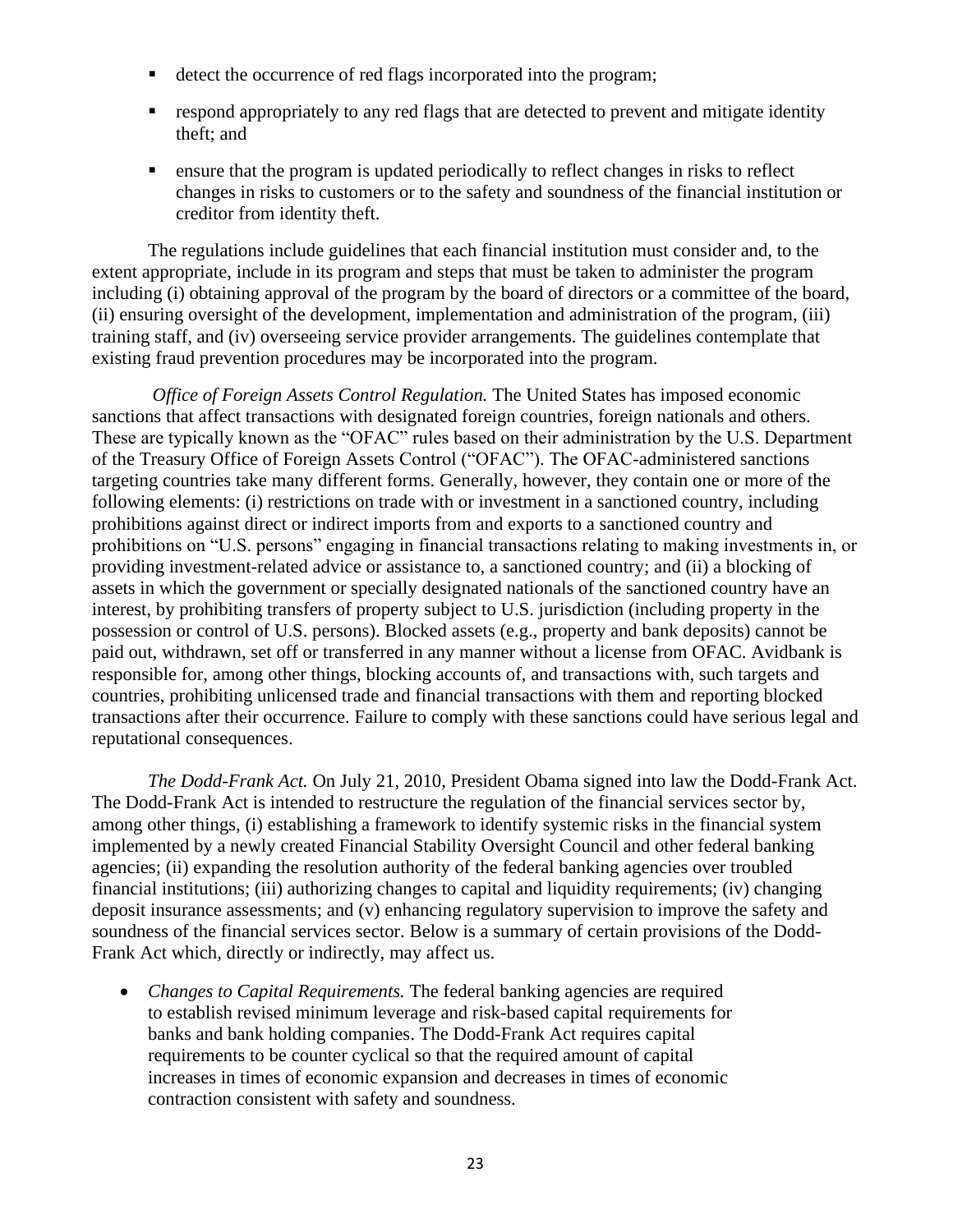- *Enhanced Regulatory Supervision*. The Dodd-Frank Act increases regulatory oversight, supervision and examination of banks, bank holding companies and their respective subsidiaries by the appropriate regulatory agency.
- *Consumer Protection.* The Dodd-Frank Act created the Consumer Financial Protection Bureau ("7") within the Federal Reserve System. The CFPB is responsible for establishing and implementing rules and regulations under various federal consumer protection laws governing certain consumer products and services. The CFPB has primary enforcement authority over large financial institutions with assets of \$10 Billion or more, while smaller institutions will be subject to the CFPB's rules and regulations through the enforcement authority of the federal banking agencies. States are permitted to adopt consumer protection laws and regulations that are more stringent than those laws and regulations adopted by the CFPB and state attorneys general are permitted to enforce consumer protection laws and regulations adopted by the CFPB.
- *Deposit Insurance.* The Dodd-Frank Act permanently increased the deposit insurance limit for insured deposits to \$250,000 per depositor. Other deposit insurance changes under the Dodd-Frank Act include (i) amendment of the assessment base used to calculate an insured depository institution's deposit insurance premiums paid to the Deposit Insurance Fund ("DIF") by elimination of deposits and substitution of average consolidated total assets less average tangible equity during the assessment period as the revised assessment base; (ii) increasing the minimum designated reserve ratio of the DIF from 1.15 percent to 1.35 percent of the estimated amount of total insured deposits; (iii) eliminating the requirement that the FDIC pay dividends to depository institutions when the reserve ratio exceeds certain thresholds; and (iv) repeal of the prohibition upon the payment of interest on demand deposits to be effective one year after the date of enactment of the Dodd-Frank Act. The FDIC has proposed further changes to the deposit insurance assessments applicable to small insured depository institutions with assets less than \$10 Billion and additional DIF recapitalization obligations for insured depository institutions with more than \$10 Billion in assets. See the discussion of these changes in "Supervision and Regulation - FDIC Insurance."
- *Transactions with Affiliates.* The Dodd-Frank Act enhances the requirements for certain transactions with affiliates under Section 23A and 23B of the Federal Reserve Act, including an expansion of the definition of "covered transactions" and increasing the amount of time for which collateral requirements regarding covered transactions must be maintained.
- *Transactions with Insiders.* Insider transaction limitations are expanded through the strengthening of loan restrictions to insiders and the expansion of the types of transactions subject to the various limits, including derivative transactions, repurchase agreements, reverse repurchase agreements and securities lending or borrowing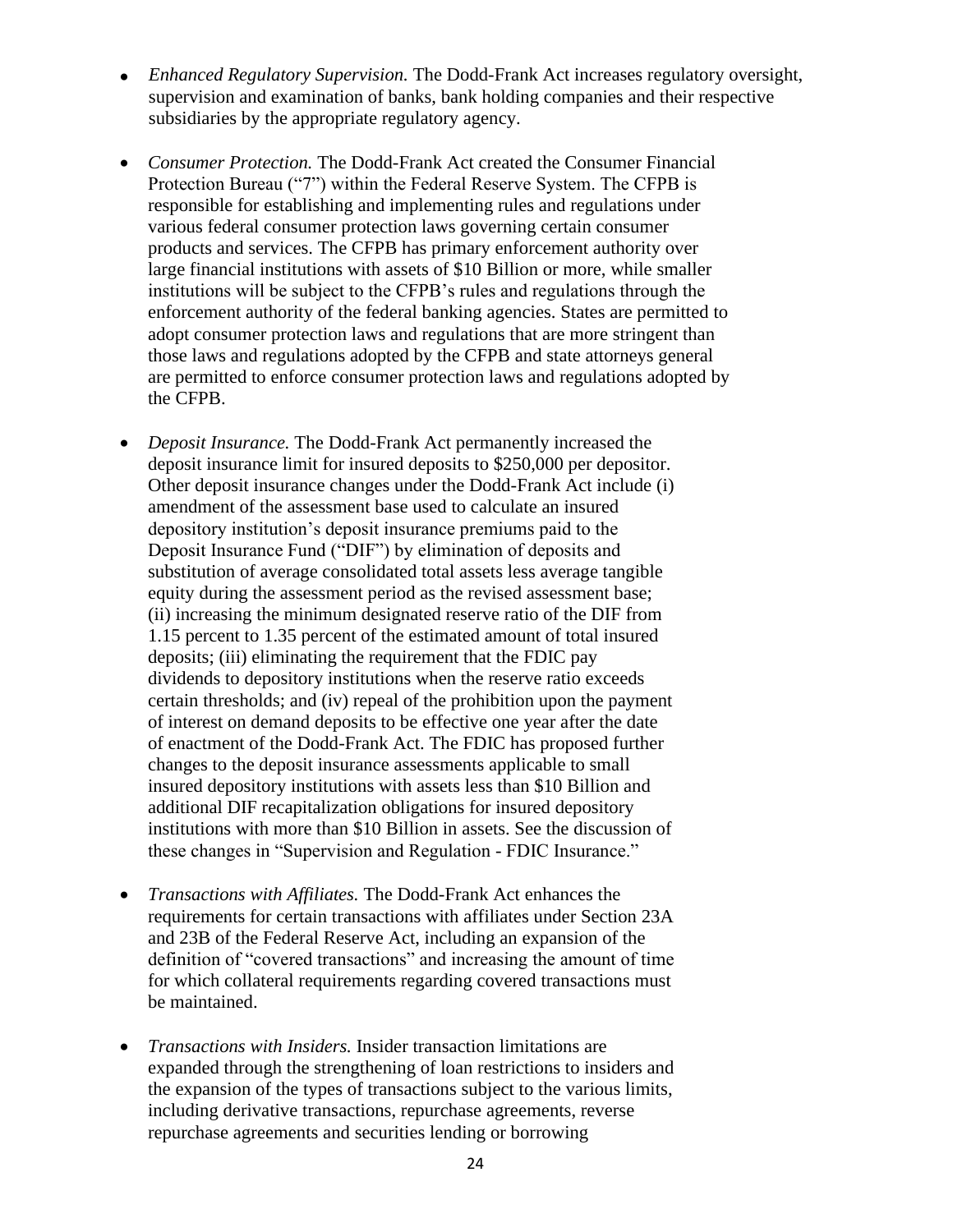transactions. Restrictions are also placed on certain asset sales to and from an insider to an institution, including requirements that such sales be on market terms and, in certain circumstances, approved by the institution's board of directors.

- *Enhanced Lending Limitations.* The Dodd-Frank Act strengthens the existing limits on a depository institution's credit exposure to include credit exposure arising from derivative transactions, repurchase agreements, and securities lending and borrowing transactions.
- *Debit Card Interchange Fees.* The Dodd-Frank Act requires that the amount of any interchange fee charged by a debit card issuer with respect to a debit card transaction must be reasonable and proportional to the cost incurred by the issuer. The Federal Reserve Board was required to establish standards for reasonable and proportional fees which may take into account the costs of preventing fraud. The restrictions on interchange fees, however, do not apply to banks that, together with their affiliates, have assets of less than \$10 Billion.
- *Interstate Branching.* The Dodd-Frank Act authorizes national and state banks to establish branch offices in other states to the same extent as a bank chartered by that state would be permitted to branch. Previously, banks could only establish branch offices in other states if the host state expressly permitted out-of-state banks to establish branch offices in that state. Accordingly, banks may be able to enter new markets more freely.

*Compensation Practices*. The Dodd-Frank Act provides that the appropriate federal banking regulators must establish standards prohibiting as an unsafe and unsound practice any compensation plan of a bank holding company or other "covered financial institution" that provides an insider or other employee with "excessive compensation" or could lead to a material financial loss to such firm. In June 2016, several federal financial agencies (including the Federal Reserve and FDIC) reproposed restrictions on incentive-based compensation pursuant to Section 956 of the Dodd-Frank Act for financial institutions with \$1 billion or more in total consolidated assets. For institutions with at least \$1 billion but less than \$50 billion in total consolidated assets, the proposal would impose principles-based restrictions that are broadly consistent with existing interagency guidance on incentive-based compensation. Such institutions would be prohibited from entering into incentive compensation arrangements that encourage inappropriate risks by the institution (i) by providing an executive officer, employee, director, principal shareholder or individuals who are "significant risk takers" with excessive compensation, fees or benefits, or (ii) that could lead to material financial loss to the institution. Depending upon the outcome of the rule making process, the application of this rule to us if we were to cross the \$1 billion threshold could require us to revise our compensation strategy, increase our administrative costs and adversely affect our ability to recruit and retain qualified associates.

In June 2010, prior to the enactment of the Dodd-Frank Act, the federal bank regulatory agencies jointly issued the *Interagency Guidance on Sound Incentive Compensation Policies* ("Guidance"), which requires that financial institutions establish metrics for measuring the risk to the financial institution of such loss from incentive compensation arrangements and implement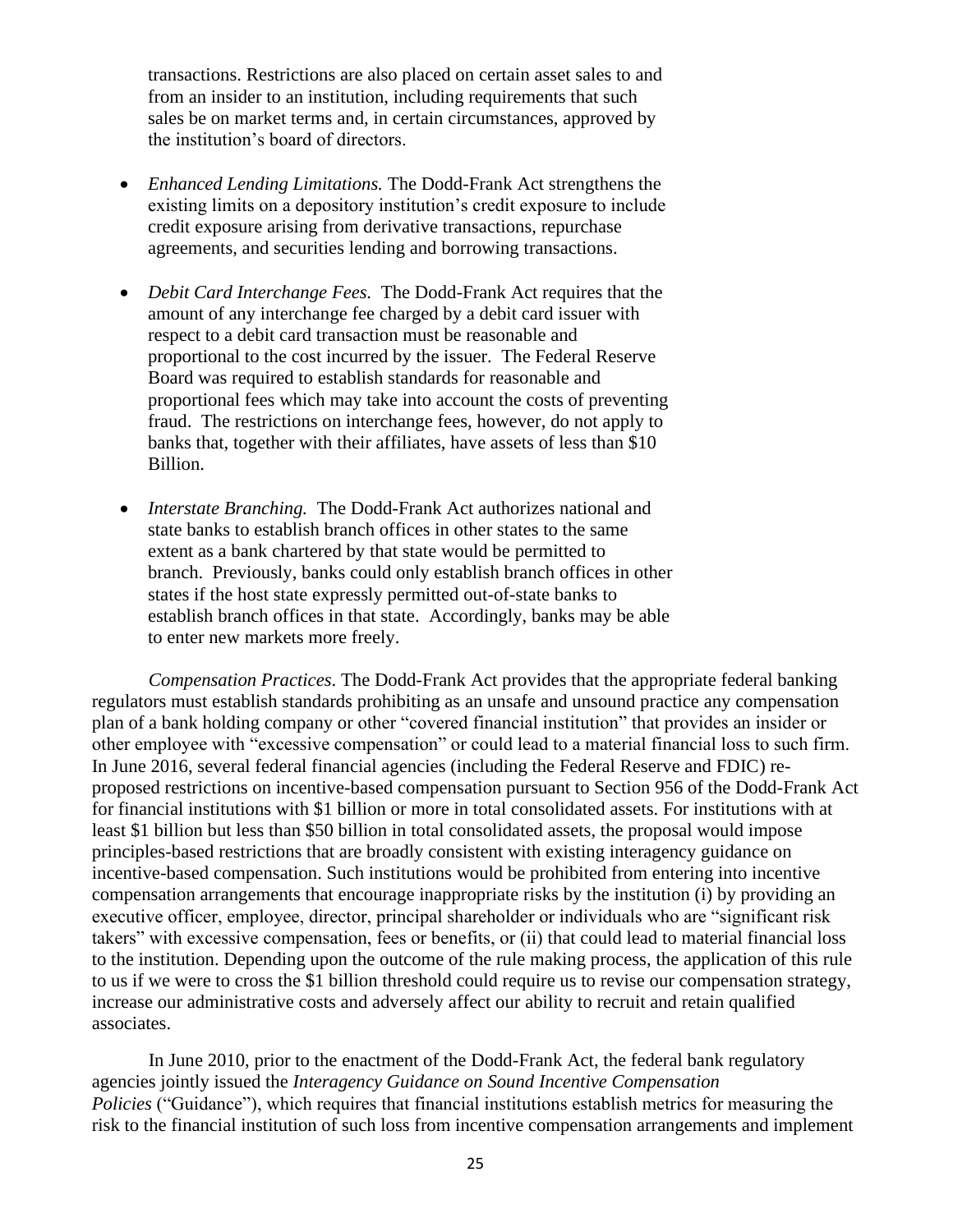policies to prohibit inappropriate risk taking that may lead to material financial loss to the institution. Together, the Dodd-Frank Act and the Guidance may impact our compensation policies and arrangements.

Requirements under the Dodd-Frank Act are anticipated to be implemented over an extended period of time, unless the implementation is changed as the result of additional legislation promulgated by Congress or as a result of actions taken by the administration of President Trump. Therefore, the nature and extent of regulations that will be issued by various regulatory agencies and the impact such regulations will have on the operations of financial institutions such as ours is unclear. Such regulations resulting from the Dodd-Frank Act may impact the profitability of our business activities, require changes to certain of our business practices, impose upon us more stringent capital, liquidity and leverage ratio requirements or otherwise adversely affect our business. These changes may also require us to invest significant management attention and resources to evaluate and make necessary changes in order to comply with new statutory and regulatory requirements.

### *Customer Information Privacy and Cybersecurity*

The FRB and other bank regulatory agencies have adopted guidelines for safeguarding confidential, personal, non-public customer information. These guidelines require each financial institution, under the supervision and ongoing oversight of its board of directors or an appropriate committee thereof, to create, implement, and maintain a comprehensive written information security program designed to ensure the security and confidentiality of customer information, protect against any anticipated threats or hazard to the security or integrity of such information, and protect against unauthorized access to or use of such information that could result in substantial harm or inconvenience to any customer. We have adopted a customer information security program to comply with these requirements.

In March 2015, federal regulators issued two related statements regarding cybersecurity. One statement indicates that financial institutions should design multiple layers of security controls to establish lines of defense and to ensure that their risk management processes also address the risk posed by compromised customer credentials, including security measures to reliably authenticate customers accessing Internet-based services of the financial institution. The other statement indicates that a financial institution's management is expected to maintain sufficient business continuity planning processes to ensure the rapid recovery, resumption and maintenance of the institution's operations after a cyber-attack involving destructive malware. A financial institution is also expected to develop appropriate processes to enable recovery of data and business operations and address rebuilding network capabilities and restoring data if the institution or its critical service providers fall victim to this type of cyber-attack. If we fail to observe the regulatory guidance, we could be subject to various regulatory sanctions, including financial penalties.

The GLB Act requires financial institutions to implement policies and procedures regarding the disclosure of non-public personal information about consumers to non-affiliated third parties. The GLB Act requires disclosures to consumers on policies and procedures regarding the disclosure of such non-public personal information and, except as otherwise required by law, prohibit disclosing such information except as provided in the Avidbank's policies and procedures. We have implemented privacy policies addressing these restrictions that are distributed regularly to all existing and new customers of Avidbank.

State regulators have been increasingly active in implementing privacy and cybersecurity standards and regulations. Recently, several states have adopted regulations requiring certain financial institutions to implement cybersecurity programs and providing detailed requirements with respect to